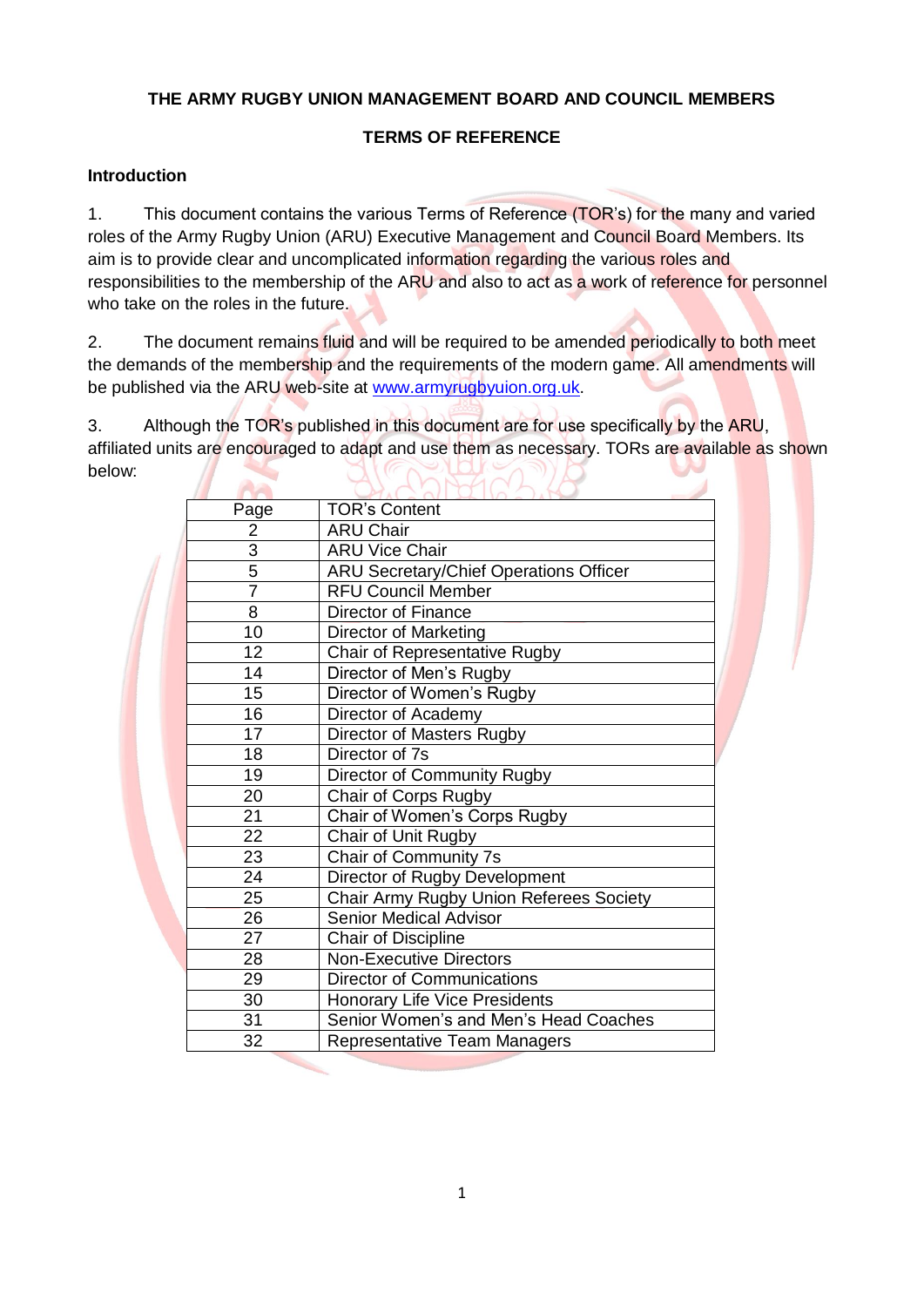## **THE CHAIR ARU**

1. There are two distinctive **functions** of the **Chair**, the *Executive* role and the *Ambassadorial* role. To **chair** meetings and act as principal committee officer throughout the year by making decisions whenever the need arises in consultation with other ARU Trustee's when appropriate.

2. The role of the Chair includes:

a. Inspire, lead and shape the Strategy within the ARU;

b. Sets the macro fiscal strategic plan for the annual ARU financial in-year planning assumptions;

c. Confirms the external Financial Annual Report with the Director of Finance (DoF) prior to it being submitted for record to Companies House and the Charities Commission;

d. Together with the Committee recommend to the Board the policy for the annual remuneration of the ARU Trust employees;

e. Ensure that succession and forward planning are integral within the ARU Strategy Plan;

f. The principal point of contact with the President of the ARU;

g. **Representing the ARU at official engagements as and when required;** 

h. **Ensure coherence and prioritising across and between the Board directors;** 

i. Set and agreeing the agenda for meetings with the ARU VC and COO;

j. Cognisant of matters that have been discussed in their absence and convey an objective unprejudiced decision; and

k. Bi-annual appraisal/review of the working mechanics of the ARU Executive Board and Trustees with the VC/COO/DoF.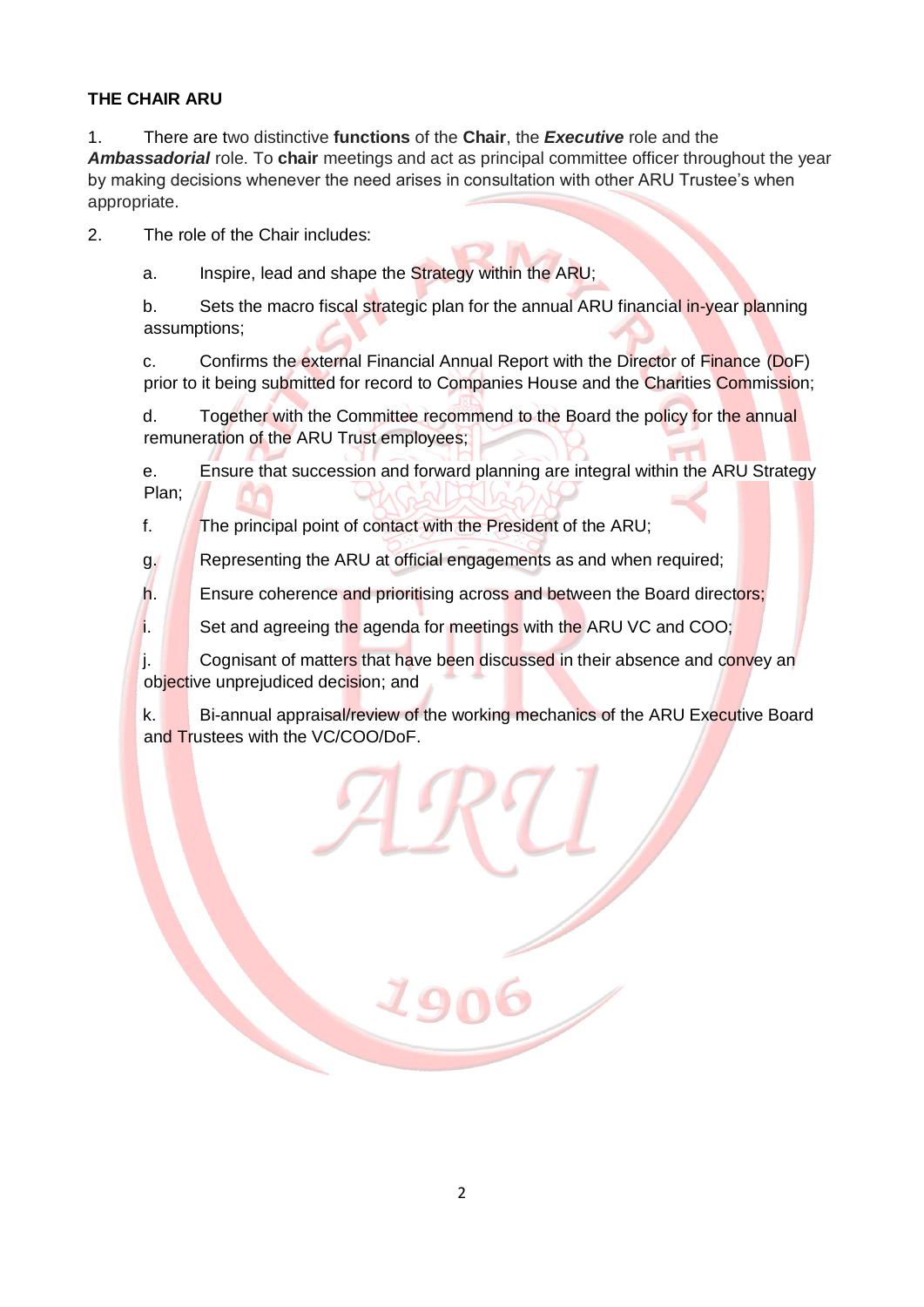#### **THE VICE CHAIR ARU**

1. The primary role of the Vice Chair is support the ARU Secretariat in the day to day running of the Army Rugby Union. In the absence of the Chair, to deputise and lead meetings with other ARU Trustee's when appropriate.

2. The role of the Vice Chair includes:

a. Ensure that the strategic plan is implemented accordingly whilst in consultation with the ARU COO that the ARU operationally delivers across all platforms affiliated within the ARU and RFU;

b. Works with the Council ensuring that the annual plan is delivering in line with the ARU Strategy Plan document;

c. In consultation with the DoF, ensure the annual ARU financial screening proposal bids are sent minus two months prior to the representative screening date;

d. Periodic review of the in-year income/expenditure, ensuring a zero balanced budget is maintained;

e. In consultation with the COO/DoF the annual fiscal review for all ARU Trust employees;

f. Initiating change and planning succession in Board appointments (other than in relation to the appointment of a successor as Chair) in accord with procedures agreed from time to time by the Board;

g. In conjunction with the ARU COO, presenting the Trustee's to all sponsors, associated members, suppliers and the wider ARU community;

h. **Ensure that all volunteers are working within their ToR's and within the appropriate** RFU and ARU policies & quidelines:

i. Confirming the agenda as required;

j. Ensuring that Directors receive accurate, timely and clear information to enable them to formulate sound decisions, safeguarding that sufficient time is allowed for complex or contentious issues and encouraging active engagement by all voluntary members of the ARU Management Board;

k. Conforming to the Charities Commission's Regulations and Legislation by implementing the continued personnel development requirements of individual Directors ensuring that they have the skills and knowledge to fulfil their voluntary role on the Management Board;

l. Honest annual evaluation of the performance of the Management Board Trustee's and its Sub-Committees;

m. Holding meetings with the Non-Executive Directors (NEDs), without the executives being present;

n. Ensuring effective communication with stakeholders and in particular that the Council maintains contact with the wider ARU on matters relating to strategy and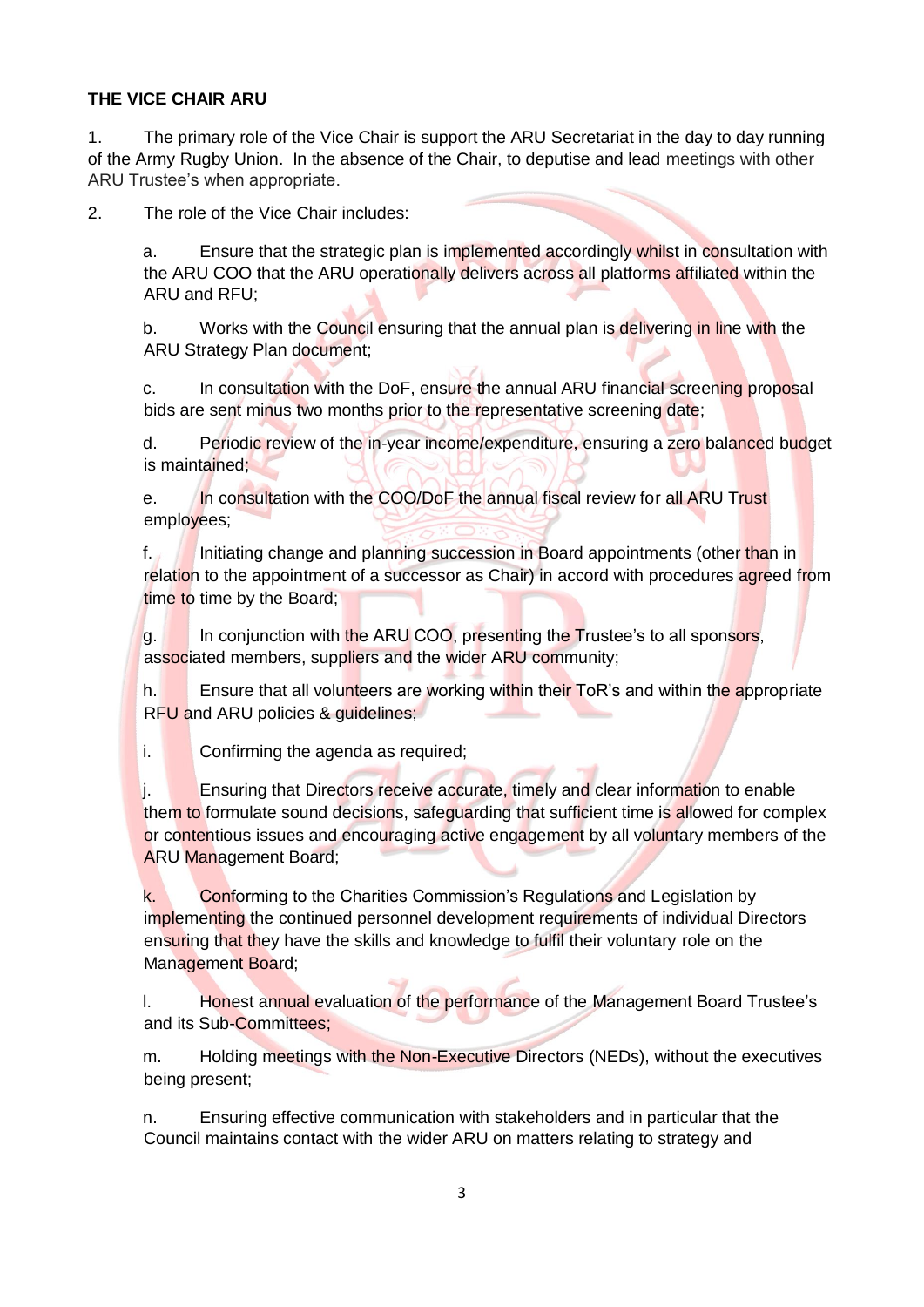governance. This will normally be through the Council and communicated on the ARU Website. Wider feedback is normally achieved via the ARU Annual General Meeting(AGM);

o. In tangent with the COO, provides leadership, guidance, support and advises other Committee members and Trustee's on any ARU matters; and

p. Being available to the ARU COO to consult on matters connecting to strategic and operating policy and procedures.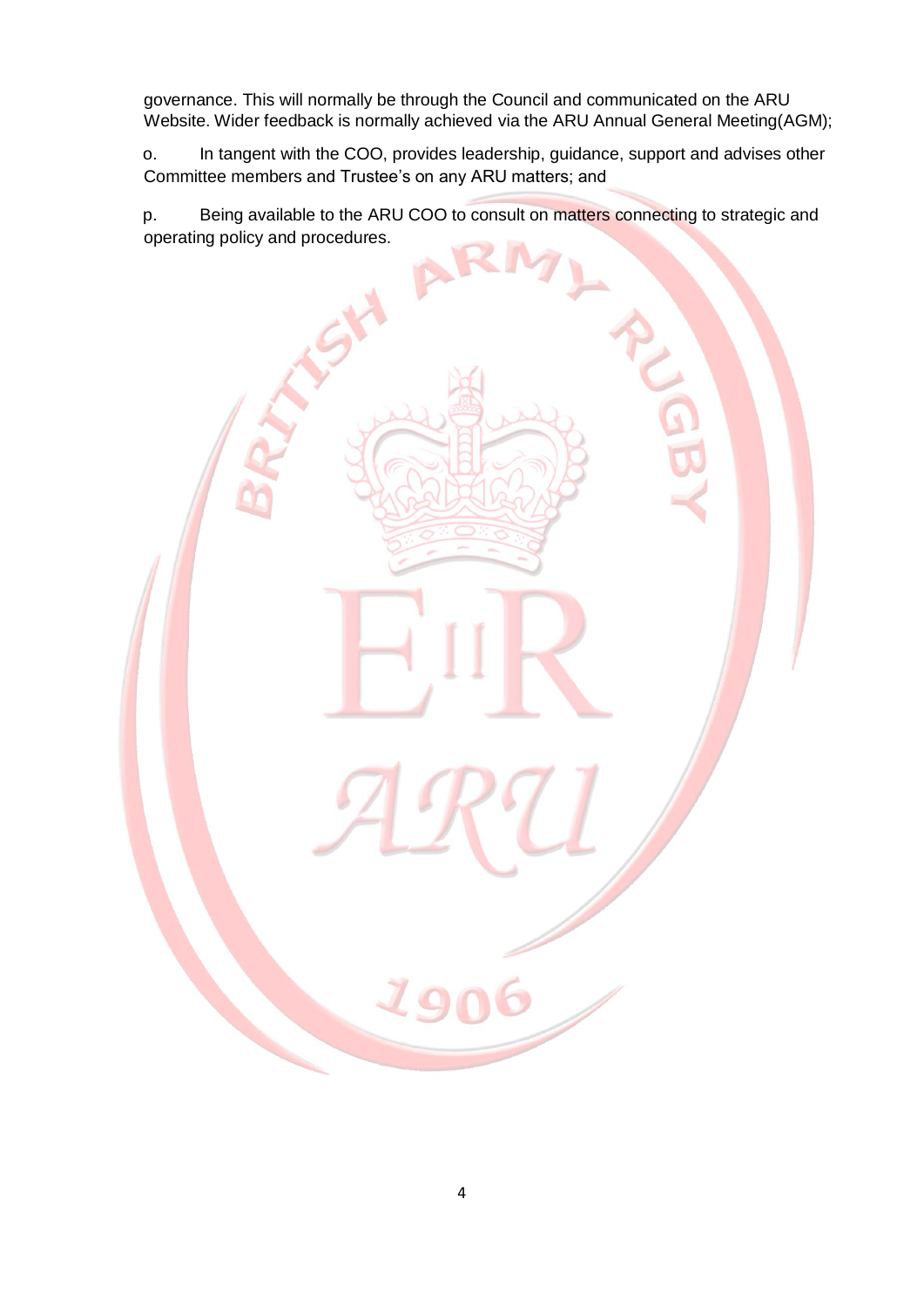# **THE SECRETARY & CHIEF OPERATIONS OFFICER**

1. Is employed by the Army Sports Control Board (ASCB), who are responsible for their worklife administration and remuneration and an annual appraisal review from the Director ASCB (DASCB);

2. The Army Rugby Union (ARU) Secretary performs the duty as the Chief Operating Officer (COO) of the ARU and ensures that the 'day to day' running of all ARU (commercial and noncommercial) activities are carried out in an effective, efficient and timely manner. They report directly to the ARU Chair and is responsible to the ARU Management Board;

3. Holds the position as a non-voting ex officio member of the Management Board and ARU Council; and

4. The responsibilities of the ARU Secretary are as follows:

a. Acts as a focal point for the Army Chain of Command (CoC) to deal with all rugby and rugby related activities;

b. Provide a link between the ARU and the RFU for administrative purposes and to disseminate policy and other information to the ARU Management Board, Council, and ARU member clubs;

c. **Provide a link between the ARU, the ASCB and the wider Army CoC, and to** disseminate information and policy;

d. Liaise with external agencies on rugby related projects with local contractors and sub-contractors employed by the Ministry of Defence (MOD);

e. Where required, to assist, provide advice and administrative support to the Chair and members of the ARU Management Board and Council;

f. Facilitate the running of ARU competitions and events including but not limited to the ARU Premiership and Championship competitions and the annual Inter-Service competitions;

g. Is the ARU representative at events and on various committees, such as the Army v Navy match committee and the United Kingdom Armed Forces(UKAF) committee;

h. When required, to sit as a member on the various ARU committees as detailed annually in the ARU Management Plan and published on the ARU web-site;

i. Responsible for formulating and publication of ARU policy;

j. Submits an annual financial governance funding request to the ARU DoF and Management Board;

k. Responsible for ensuring that financial propriety is being observed within the rules and regulations provided by the various authorities and to provide support to the ARU DoF;

l. Manage the Staff of the ARU Secretariat and provide support and leadership in their areas of responsibility;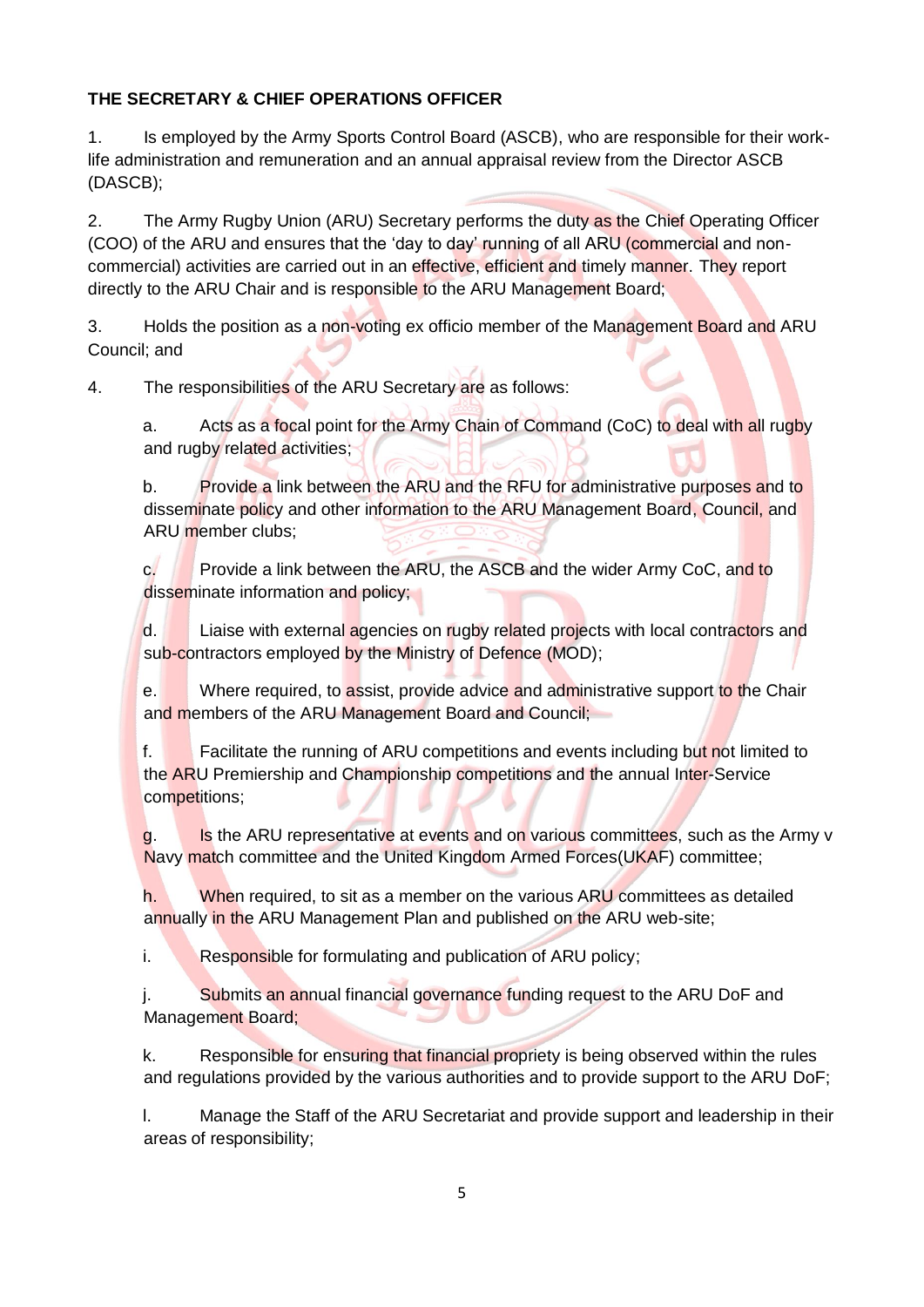m. In consultation with the Director of Marketing(DoM) and the DoF, ensuring that the ARU's commercial activities such as the ARU shop remain profitable and accountable as per the financial directive issued and updated periodically by the DoF;

n. Liaise with all commercial sponsors of the ARU;

o. In conjunction with the DoM, proactively seek further sponsorship in support of ARU activities and ensure that current sponsors are maintained and wherever possible agreements renewed;

p. Responsible for the management of ticket sales for the annual Inter-Services match's and other events for which tickets are sold through the ARU office;

q. Promotion of the ARU through press releases and the provision of promotional material to internal (MOD) and external agencies and publications;

r. In conjunction with the ARU web page manager, to ensure that the ARU web-site is maintained and up to date; and

s. Has delegated financial authority from the Management Board to spend ARU funds in support of accomplishing their role and responsibilities. The maximum delegation for each transaction is £10k.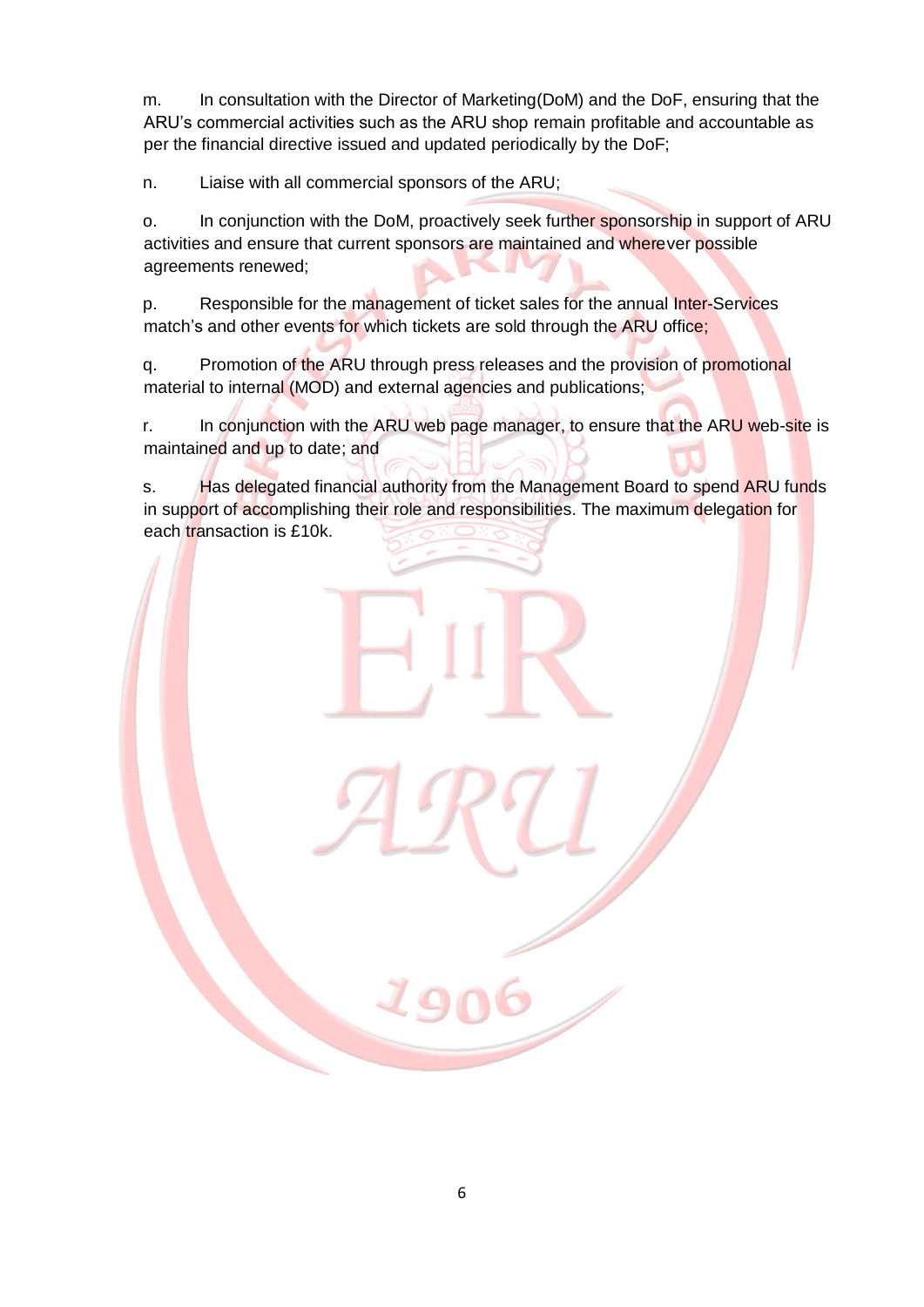# **ENGLAND RUGBY FOOTBALL UNION COUNCIL MEMBER**

1. The Army Rugby Union (ARU) is a Non- Geographic Constituent Body (CB) of the Rugby Football Union (RFU) and is represented on the RFU Council. The ARU RFU Council Member is to represent the interests of the ARU and member clubs on the RFU Council and any committees or task groups as appropriate, keeping the Chair ARU and ARU Management Board informed; and

2. The ARU RFU Member is voting a member of the following organisations and committees:

- a. Army Rugby Union Management Board;
- b. Army Rugby Union Council;
- c. The Rugby Football Union;
- d. The Rugby Football Union Council;
- e. RFU Standing Committees as required;
- f. RFU Sub Committees as required; and
- g. RFU Task Groups as required;

3. The ARU RFU Member is accountable to the ARU and member clubs through the AGM or any legally convened SGM. Day to day functional accountability is exercised through the Chair of the ARU. The ARU will appoint one member to the RFU Council who will be voted in for a threeyear term, at the relevant ARU AGM;

4. The ARU RFU Member is authorised to act on behalf of the best interest of the ARU and member clubs on all routine business with the RFU, RFU Council and RFU Professional Staff. They are to submit routine reports/briefs to the ARU Management Boards at all meetings and raise any pressing items as appropriate out of committee; and

5. The following tasks should be conducted by the ARU RFU Council Member:

- a. Attend the RFU AGM and SGMs as required;
- b. Represent the ARU at RFU Council Meetings;
- c. Attend RFU Standing Committees as required;
- d. Attend RFU Sub Committees as required;
- e. Attend RFU Task Groups as required;
- f. Attend and report to ARU AGM and SGM as required;
- g. Attend and report to ARU Management Board Meetings;
- h. Attend and report to ARU Council Meetings;
- i. Attend and report to ARU Committees and Sub-Committees as required; and

j. If required, act as the link between the President RFU and President/Chair ARU at the Army v Navy match.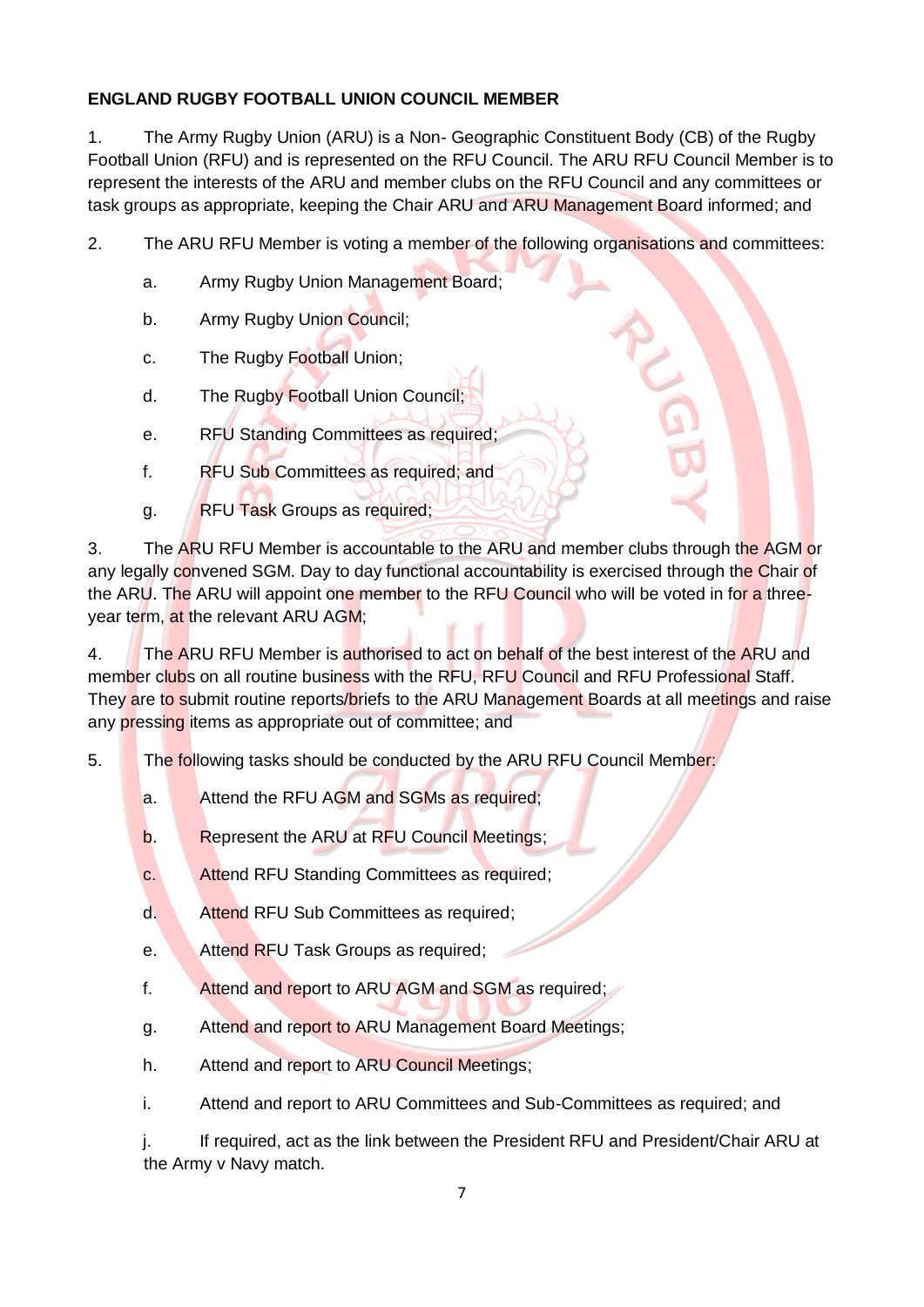## **DIRECTOR OF FINANCE**

1. The holder of this appointment must have the correct knowledge, skills and experience to be able to meet these TORs. The desirable level of competence is for the holder to be AAT qualified and must have been a MoD Budget Holder or of similar experience.

2. The Director of Finance (DoF) is a non-voting ex officio member of the ARU Management Board and is to provide the Management Board with timely financial management information that will allow the Management Board to exercise effective, fiduciary governance over the ARU charitable fund;

3. The DoF is to forge a collaborative working relationship with the appointed ARU Secretary to ensure the following activities are delivered in support of the ARU Chair:

a. Coordinate all management, financial and statutory/tax reporting requirements for the ARU Trust and the ARU shop, including implementing and reviewing all controls and procedures;

b. Harmonise all budgeting and forecasting requirements;

c. Establish a strategy for reserves- spending of reserves should be a crucial part of both strategic and financial planning;

d. Provide an effective annual budgeting financial system including an annual budget screening process;

e. Identify financial ratios, benchmarks and other key performance indicators (KPIs) that link to key areas within the Trust and shop strategies;

f. Providing a financial strategy that ensures the ARU Trust has an effective cash forecast and requirement in operation;

g. Maintain accurate budgeting forecasting and reporting of Budget Holders costs against annual screened budget allocations;

h. Completing appropriate stock management audit is in place including authorised stock levels and writes off; collection of cash from customers and payment of suppliers and staff expenses;

i. Financial compliance with the UK Charity law and regulation;

j. Liaise with internal and external stakeholders as required to achieve the ARU Trust objectives e.g. budget holders, controllers in other associated Army Sports' Charities, ASCB, - auditors, HMRC, banks, tax and other professional advisors;

k. Facilitate annually that the ARU's accounts are audited and published in accordance with SORP and submitted to Companies House and the Charity Commission within the prescribed time period;

l. Implement internal financial controls that reduce, but do not eliminate, the risk of losses through theft and fraud, bad decisions, human error, breaches of controls, management override of controls and unforeseeable circumstances;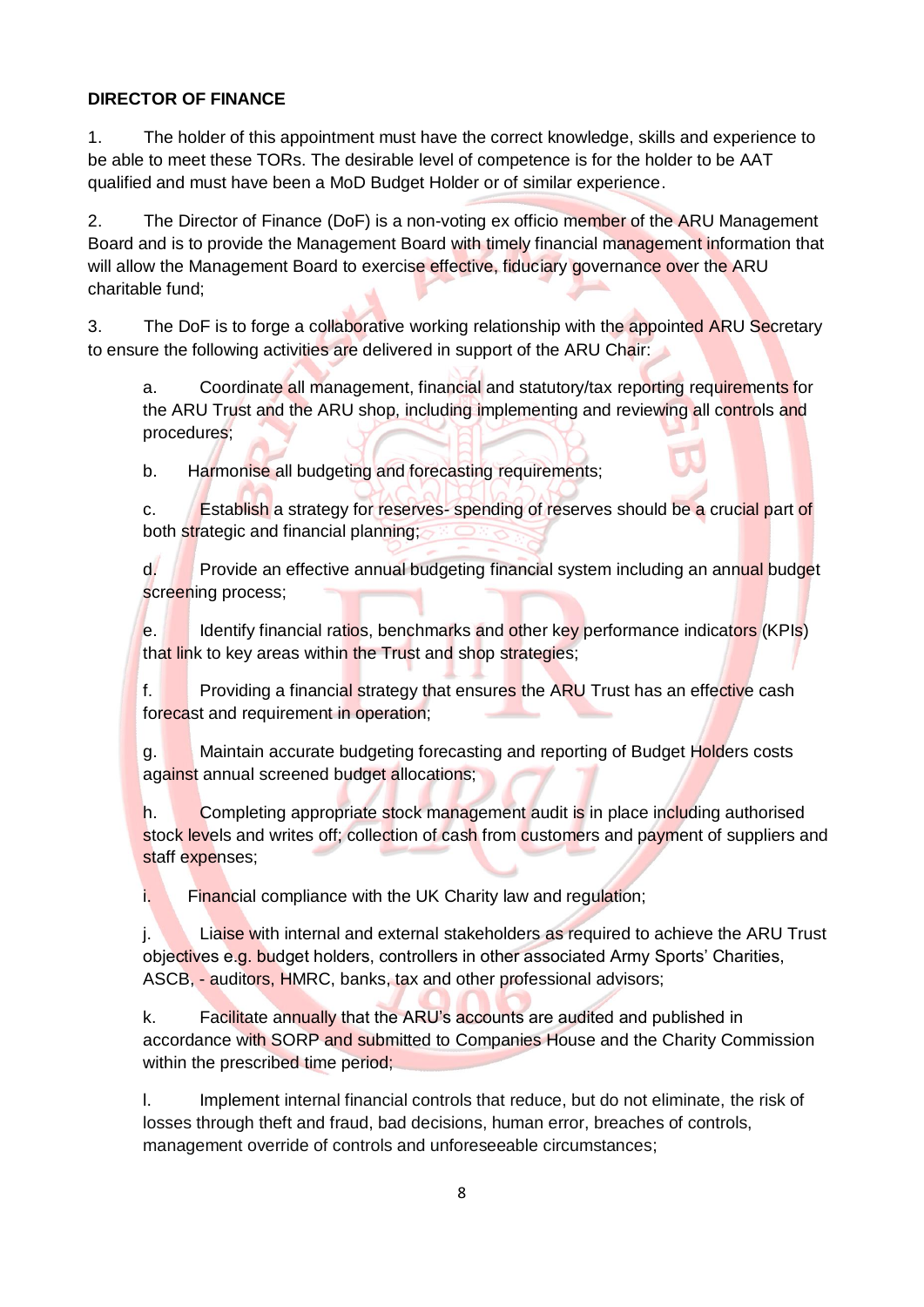m. Provide financial guidance to Directors of Representative(DoR's) Teams and Team Managers(TM's);

n. Monitor expenditure against planned activities;

o. Provide financial sign off on all external contracts entered into by the ARU;

p. Ensure all DoR's and TM's are aware of their fiduciary responsibilities;

q. Coordinate the investment policy statement to include matters such as investment objectives, liquidity requirements, time horizon, risk appetite in relation to investment, ethical requirements and the method for reviewing the performance of investments; and

r. Any other financial activities as directed by the ARU Chair or Management Board.

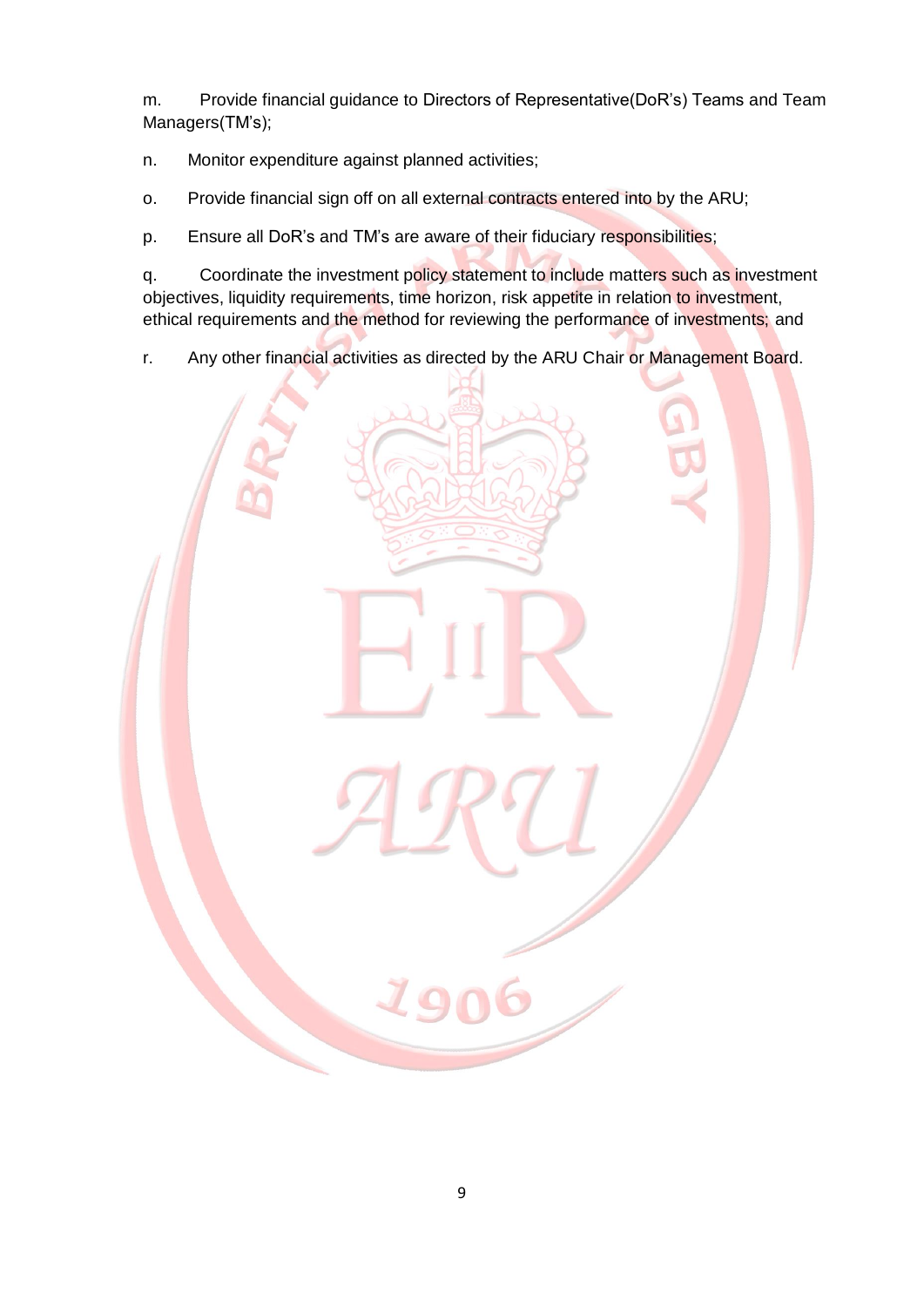## **DIRECTOR OF MARKETING**

1. The Director of Marketing (DoM) is a voting member of the ARU Management Board and is responsible for the generation of direct commercial sponsorship to support and promote rugby throughout the Army at all levels. The appointment will be agreed initially by the Management Board and supported by the Council. The post will ordinarily be filled by a serving officer of senior rank (OF4 to OF6). The appointment can be filled by a suitably qualified retired officer;

2. The DoM, in close co-ordination with the DoF, is responsible for the correct and legal contracting with direct commercial organisations within the guidelines laid down in JSP 462 and in accordance with the Charity Commission;

3. The DoM will submit annually to the Management Board a financial plan to support the marketing effort. This will include: personal travel and accommodation linked to direct commercial contracting and hosting where necessary. Allocation of match tickets and hosting in accordance with commercial contractual agreements, miscellaneous marketing materiel and products such as pitch paraphernalia, photos etc or other items not covered within a direct commercial contract;

4. In close co-operation with the RFU Council Member and the ARU Secretary, the DoM will allocate and manage ticket distribution of RFU and marketing tickets to the commercial organisations and will organise hosts where the RFU Council Member is not available;

5. The DoM's primary role is income generation from commercial sources to enable rugby to be played from community to representative levels to the highest standards, wherever the Army is based, as well as participation in events and competitions globally. In essence the appointee is responsible for:

a. Initiating and maintaining direct contact with current and prospective commercial organisations for the generation of income (sponsorship), services, goods (supplements and sports drinks) and support (transport, accommodation equipment and travel);

b. Submitting invoices annually to all direct contracted commercial organisations – through the DoF;

c. Agreeing sponsor contracts with commercial organisations;

d. Providing hospitality (in co-operation with other Management Board members) to commercial organisations under the contractual agreements;

e. Providing timely updates and PR marketing promotional items to commercial organisations (current team photos with donor logos etc.);

f. Passing on commercial organisations requirements within the ARU in accord with contracts (undertakings to run specific contracted commercial organisations events such as sponsored training days etc);

g. Appraising the Management Board at regular intervals of the status of financial and support donations to the ARU;

h. Contribute to the decision making process where it requires cross board consensus;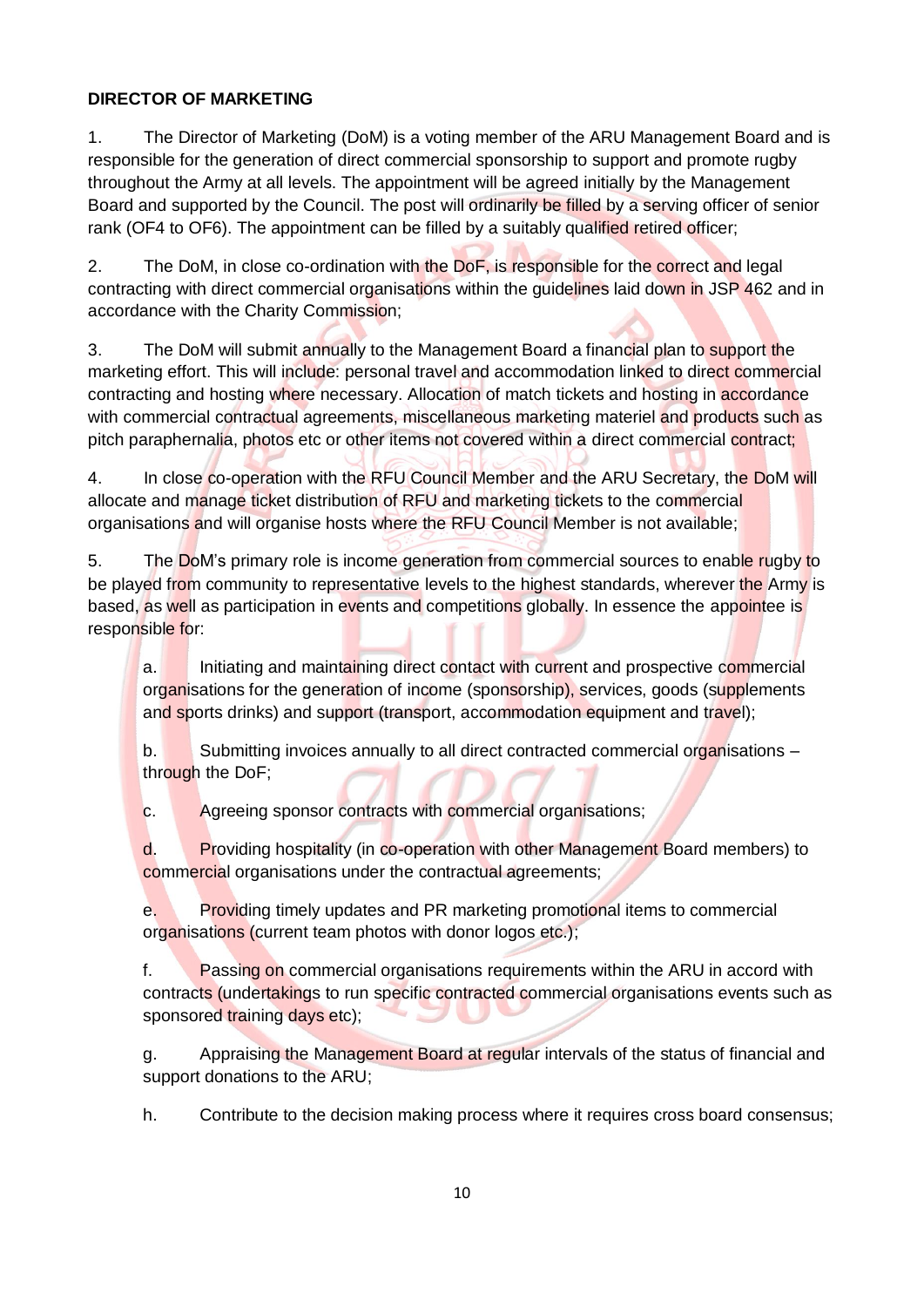i. In partnership with the ARU Secretary promote widely the ARU and Army Rugby (via promotional medium such as the ARU website, articles for national, regional and Service papers/magazines);

j. Coordinating with the DoF and ARU Sec provide the guest list and attendance at the annual President's Dinner and providing to the Chair a short resume of those attending and the support they afford the ARU; and

k. Responsible for future proofing the financial requirements of the ARU by maintaining a succession plan of current and future commercial partners.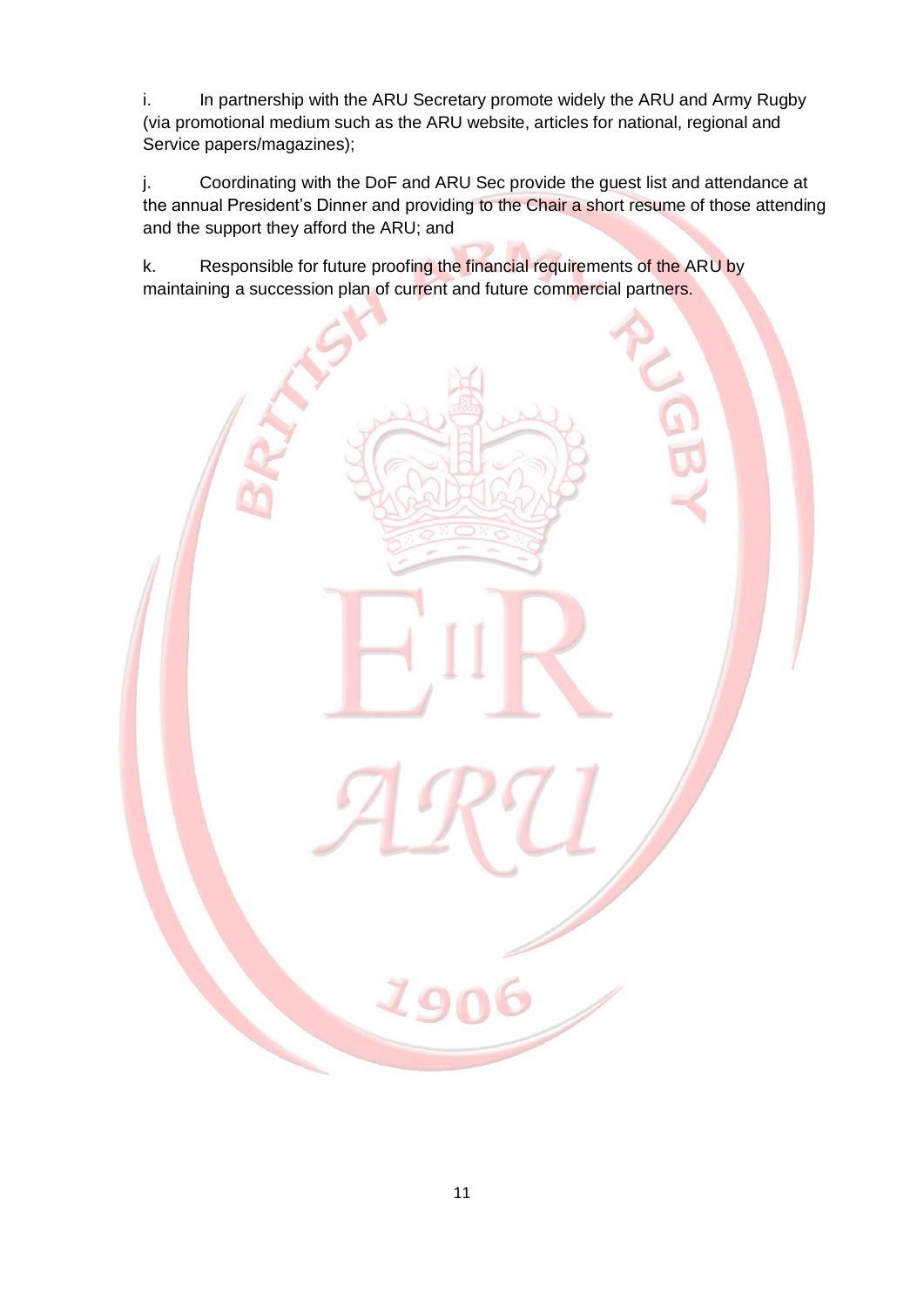## **CHAIR OF REPRESENTATIVE RUGBY**

1. The Chair of Representative Rugby (CoRR) is a voting member of the ARU Management Board and will have responsibility for the direction and management of the Army Rugby Union's (ARU's) representative teams. The CoRR will report directly to the ARU Chair and Management Board to whom they will be required to provide regular updates on the activities of the representative teams and the plans for the future;

2. The CoRR will chair the Representative Rugby sub Committee (RRSC) at least four weeks prior to any ARU Board or Council meeting. The purpose of these meetings is to address actions brought to the RRSC by the Board and report actions / recommendations coming from such events. The members of the RRSC are:

- a. The Chair of Representative Rugby;
- b. The Director of Men's Rugby;
- c. The Director of Women's Rugby;
- d. The Director of Masters Rugby;
- e. The Director of Academy Rugby;
- f. The Director of 7's Rugby;
- g. The Director of Rugby Development;
- h. **\*The COO**; and
- i. \*The DoF.

\*as required.

3. The responsibilities of the CoRR are listed but not limited to the following:

a. Apply the expectations, ethos, approach and standards to be upheld for all ARU representative rugby;

b. Understand the rugby union landscape and make sufficient plans for the future of army representative rugby so that it mitigates any strategic shocks;

c. Conversant with the ASCB policies for the playing of rugby for financial reward outside of the Army and to advise the relevant Director of Rugby(DoR's) as to the benefits of players proposed affiliation to professional or semi-professional clubs in the UK, ensuring the correct Army games are agreed and inserted before any contract is signed;

d. Provide leadership, guidance and support to the DoRs in their management of ARU representative teams;

e. Maintain a steady battle rhythm that provides DORs top down direction as well as bottom up communication and representation;

f. Manage ARU annual representative budget, scrutinise expenditure and report quarterly to the ARU Chair and Management Board on financial performance;

g. Provide quarterly updates to the ARU Chair and Management Board on all ARU representative rugby performance, activities and future events, representing the interests of all DoRs;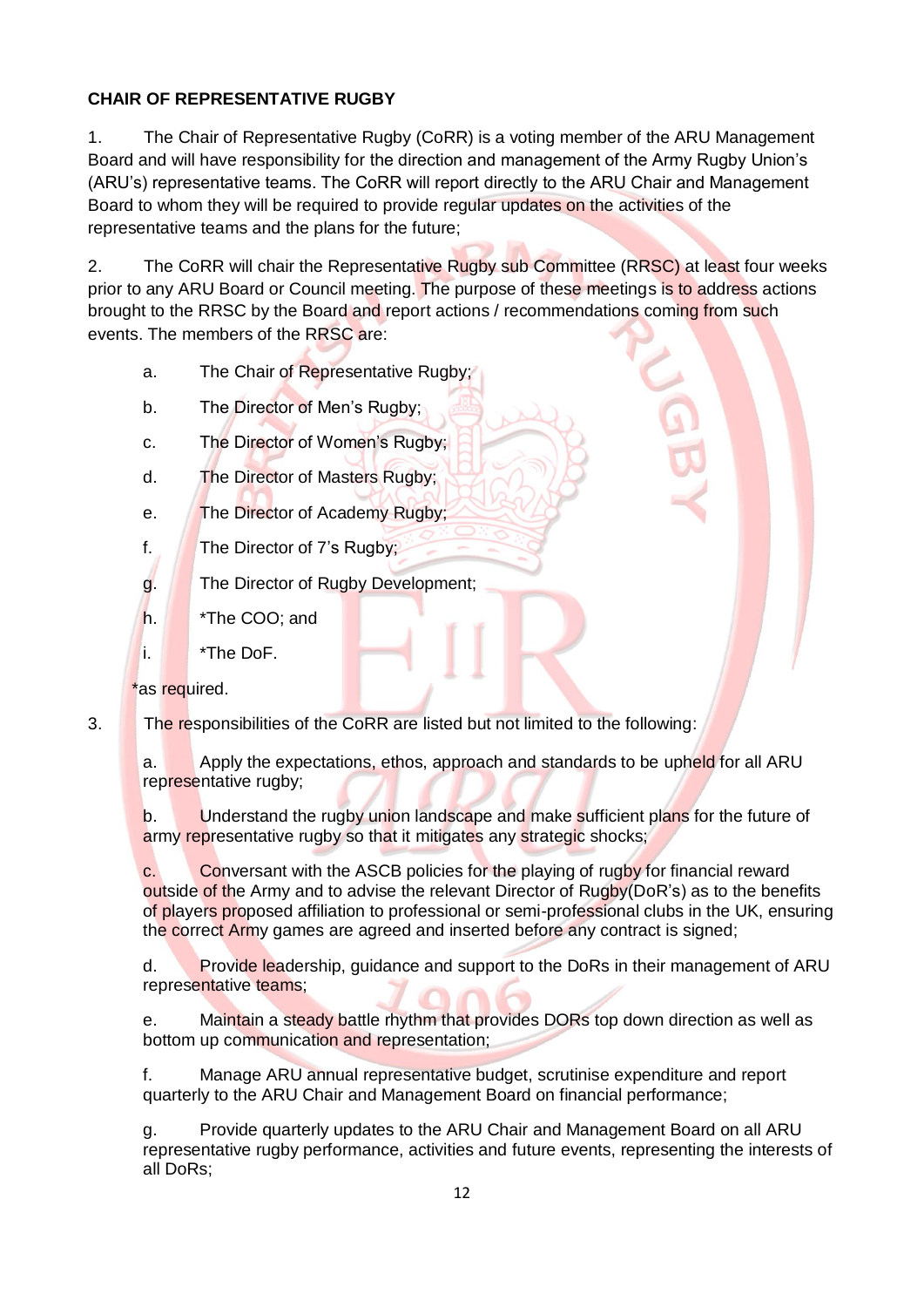h. Assist in the formulation and guidance of ARU policy in conjunction with the ARU Chair and other Management Board and Council members;

i. Represent, inform and influence UKAF, ASCB and HQ Army in all policy, programming and management requirements affecting ARU representative rugby; and

j. Assist in the promotion of the ARU to the rugby community and the wider CoC and to be a representative of the ARU at matches, events and meetings when required and available.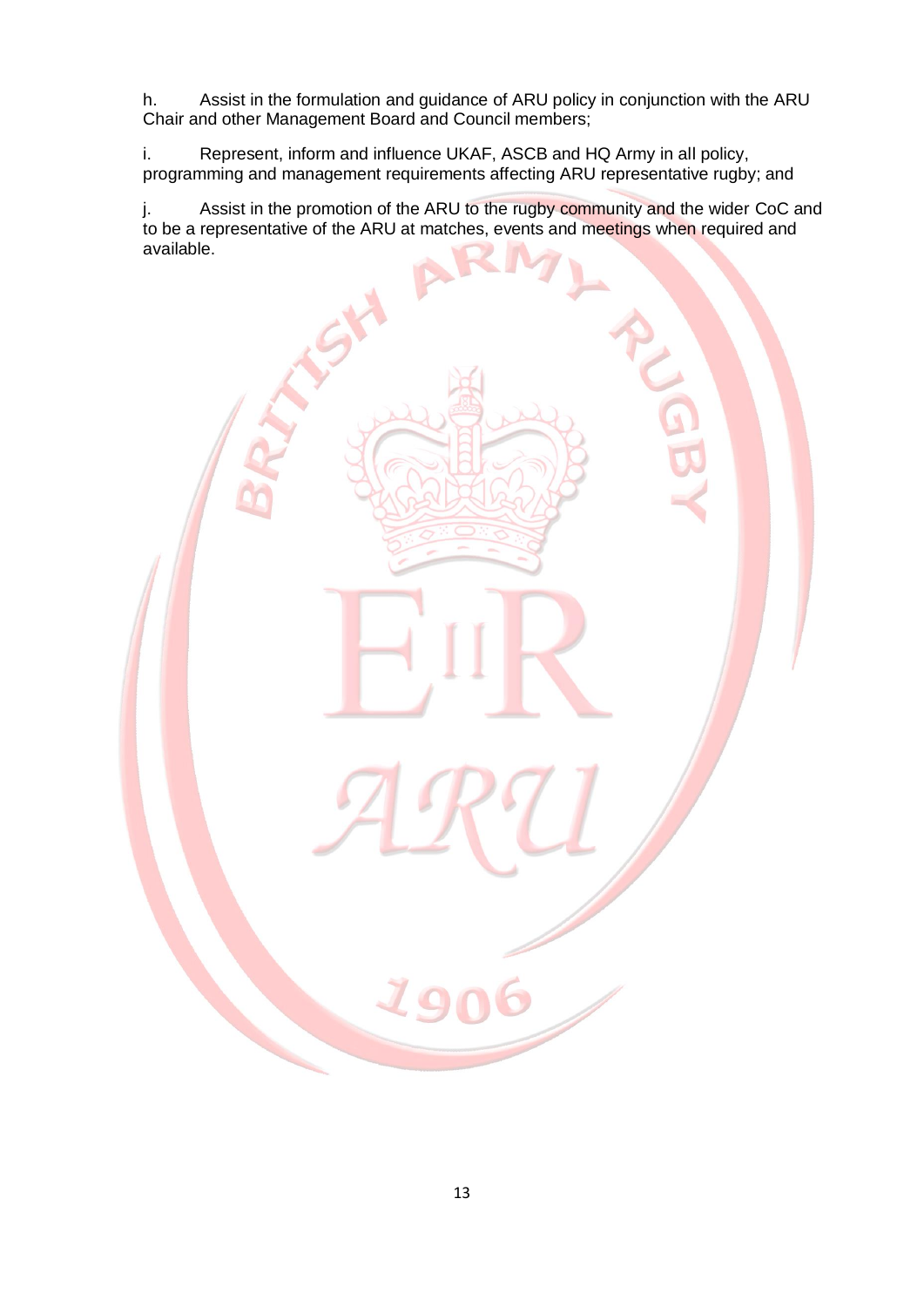### **DIRECTOR OF MENS RUGBY**

1. The Director of Men's Rugby (DoMR) is a member of the ARU Council and will have responsibility for the performance, management and direction of the Army Rugby Union's (ARU's) men's XV and development team. The DoMR will report directly into the Chair of Representative Rugby (CoRR) to whom they will be required to provide regular updates on the activities of the men's team;

2. The DoMR will be required to act in accordance with the direction given by the CoRR and the Management Board and as detailed in the ARU management plan and vision document;

3. The DoMR will have delegated fiduciary responsibility from the CoRR and Management Board and will ensure that the allocated budget is being managed correctly by the budget manager;

4. The responsibilities of the DoMR are listed but not limited to the following:

a. Provide direction, guidance and support to their rugby staff and act as a focal point for all performance, management and administrative issues pertaining to the ARU men XV and development team;

b. Direct and lead the men's management, medical and coaching staff continually improving and developing a high performance environment in order to exploit the potential of the staff and players. Continually liaise with the CoC to enable staff and players to represent the ARU Men's Teams;

c. Scrutinise the annual budget submissions and to ensure that the submissions are aligned to the aims and objectives of the ARU;

d. Ensure that the interests of the ARU and the players are articulated in any player's professional contract;

e. Having conducted an evaluation session, to liaise with the CoRR and Director of Community Rugby, Director of Academy, men's head coach and manager to help produce the ARU Structured Season (SS) ensuring that all fixtures are included on the SS and fixture list complied in June annually by the Secretary and published prior to each season;

f. Facilitate succession planning and in conjunction with the management staff appoint staffing positions within the men's team. The DoMR will present names for appointment to the CoRR and Management Board for endorsement.

g. Liaise with the CoRR, Director of ARU Academy and Director of Rugby Development to ensure that a clear development policy is provided to exploit the potential of players, coaching and managerial staff;

h. Promote the formulation of ARU policy in conjunction with CoRR and other Management Board and Council members;

i. Contribute to the promotion of the ARU to the rugby community and the wider CoC and to be a representative of the ARU at matches, events and meetings when required and available;

j. To provide Director input to the United Kingdom Armed Forces (UKAF) Senior Men's XV when necessary.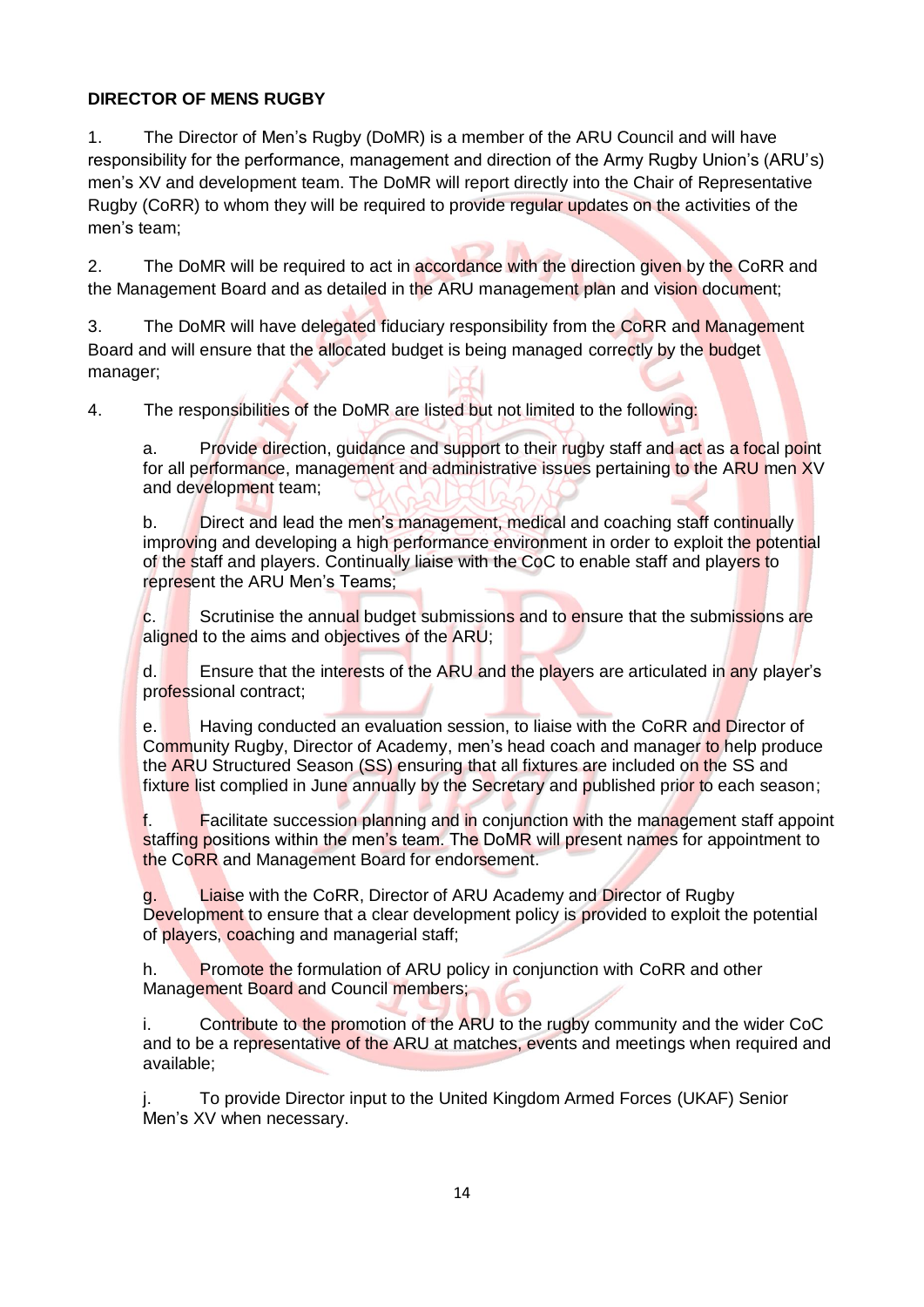## **DIRECTOR OF WOMENS RUGBY**

1. The Director of Women's Rugby (DoWR) is a member of the ARU Council and responsible for the performance, management and direction of the ARU women's XV and development teams, to be known collectively as the ARU Women's XV Teams. The DoWR will report to the Chair of Representative Rugby(CoRR) and Management Board to whom they will provide regular updates on the activity of the ARU Women's XV Teams;

2. The DoWR will be required to act in accordance with the direction given by the CoRR and Management Board and as detailed in the ARU management plan and vision document;

3. The DoWR will have delegated fiduciary responsibility from the CoRR and Management Board and will ensure that the allocated budget is being managed correctly by the budget manager;

4. The responsibilities of the DoWR are listed but not limited to the following:

a. Act as the focal point for all performance, management and administrative issues pertaining to the ARU women's XV teams.

b. Give direction and lead the ARU women's XV teams' management, medical and coaching staff to continually improve and develop high performance environments in order to exploit the potential of the staff and players. Continually liaise with the CoC to enable staff and players to represent the ARU women's XV teams.

c. Scrutinise the annual budget submissions and to ensure that the submissions are aligned to the aims and objectives of the ARU.

d. Ensuring that the interests of the ARU and the players are articulated in any player's professional contract.

e. Liaise with the CoRR and Director of Community Rugby in order to help produce the ARU Structured Season (SS) and ensure that all ARU women's XV teams' fixtures are included on the SS and fixture list compiled in June annually by the Secretary and published prior to each season;

f. Facilitate the succession planning and, in conjunction with their management staff, appoint staffing positions within the teams. The DoWR will present names for appointment to the CoRR and the Management Board for endorsement;

g. Liaise with the Director of Rugby Development to ensure that a clear development policy is provided to exploit the potential of players, coaching and managerial staff.

h. Promote the formulation of ARU policy in conjunction with CoRR and other Management Board and Council members;

i. Contribute to the promotion of the ARU to the rugby community and the wider CoC and to be a representative of the ARU at matches, events and meetings when required and available;

j. Assist with UK Armed Forces (UKAF) Women's XV when necessary; and

k. Support and promote Women's Corps rugby so as to ensure it provides an adequate supply of future Army women's players.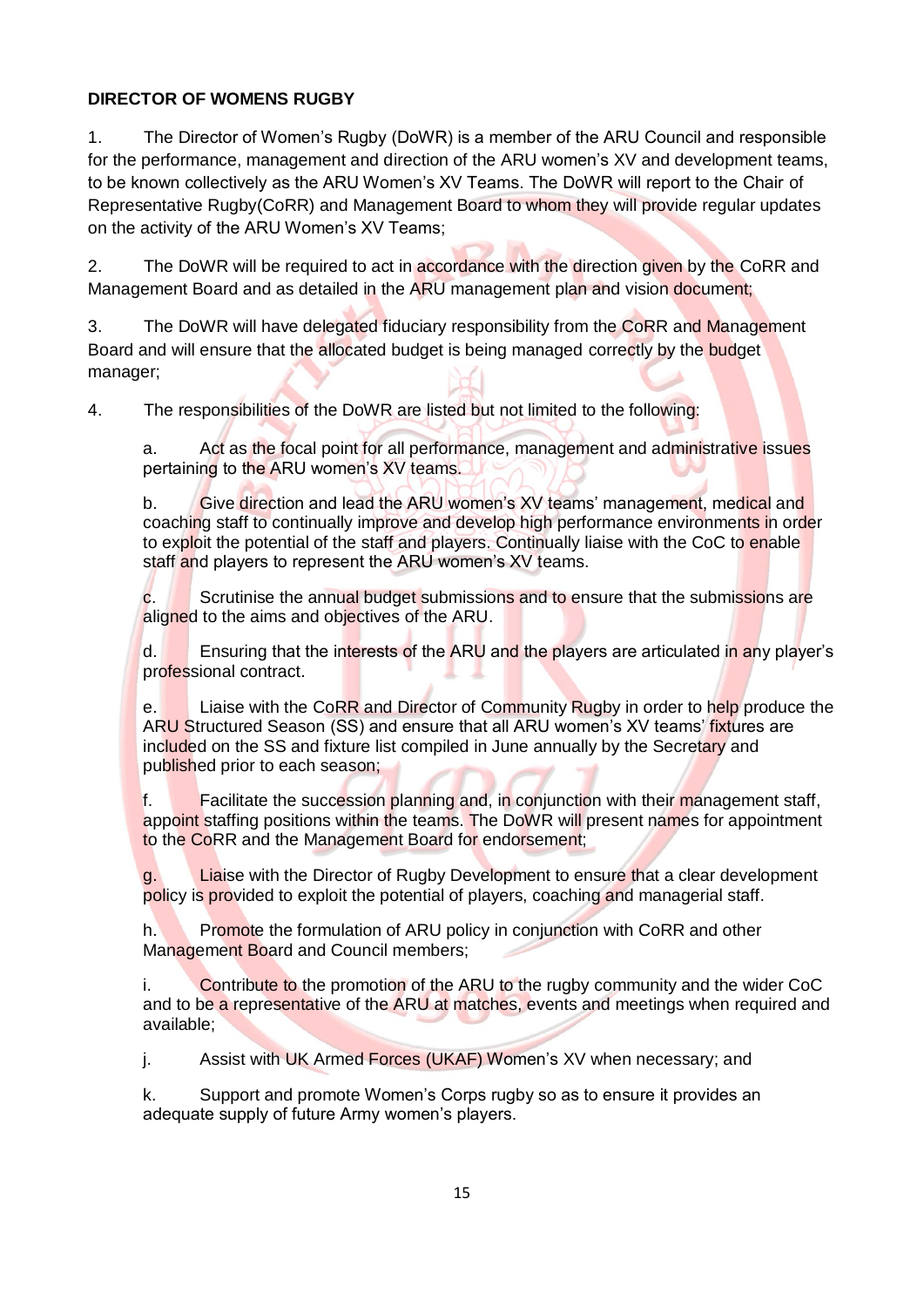## **DIRECTOR OF ACADEMY RUGBY**

1. The Director of Academy Rugby (DoAR) is a member of the ARU Council and will have responsibility for the performance, management and direction of the Army Rugby Union's (ARU's) Academy team. The DoAR will report directly to the Chair of Representative Rugby (CoRR) and ARU Representative Rugby Sub Committee and Management Board to whom t will be required to provide regular updates on the activities of the Academy team;

2. The DoAR will be required to act in accordance with the direction given by the CoRR and Management Board and as detailed in the ARU management plan and vision document;

3. The DoAR will have delegated fiduciary responsibility from the CoRR and Management Board and will ensure that the allocated budget is being managed correctly by the budget manager;

4. The responsibilities of the DoAR are listed but not limited to the following:

a. The Director is accountable to the CoRR and Management Board;

b. Act as a focal point for all performance, management and administrative issues pertaining to the ARU Academy team;

c. Give direction and lead the Academy management, medical and coaching staff continually improving and developing a high performance environment in order to exploit the potential of the staff and players. Continually liaise with the CoC to enable staff and players to represent the ARU Academy team;

d. Continuously scrutinise the Academy's annual budget submission and ensuring that the submissions are aligned in supporting the aims and objectives of the ARU;

e. Manage succession planning and in conjunction with the management staff appoint staffing positions within the department. The DoAR will present names for appointment to the CoRR and the Management Board for endorsement;

f. Liaise with the CoRR, Director of Men's Rugby, Director of Rugby Development to ensure that a clear development policy is provided to exploit the potential of players, coaching and managerial staff;

g. Promote the formulation of ARU policy in conjunction with CoRR and other Management Board and Council members;

h. Assist in the promotion of the ARU to the rugby community and the wider CoC and to be a representative of the ARU at matches, events and meetings when required and available; and

i. To assist with UK Armed Forces (UKAF) U23 XV administration and budgeting.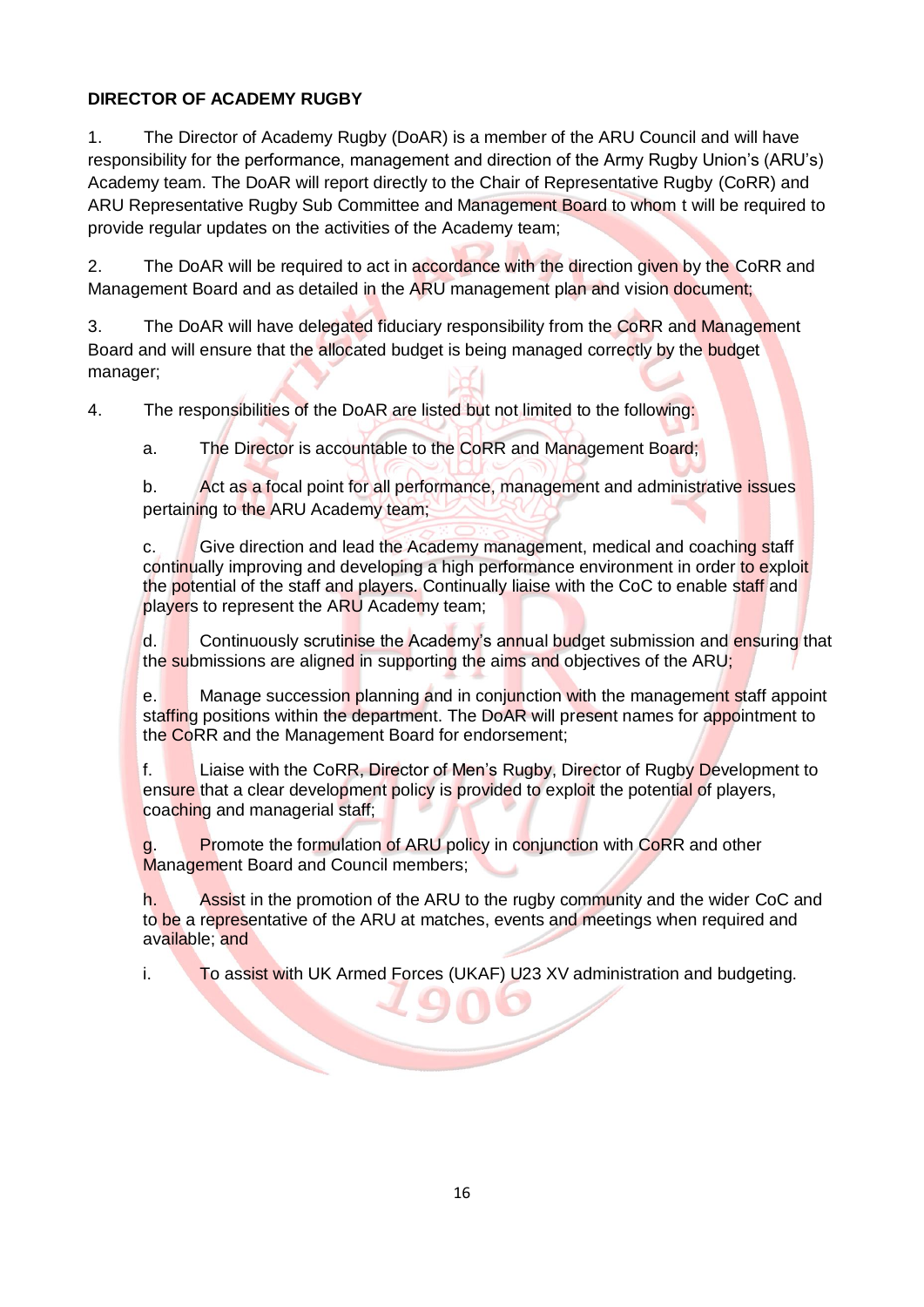## **DIRECTOR OF MASTERS RUGBY**

1. The Director of Master's Rugby (DoMR) is a member of the ARU Council and will have responsibility for the performance, management and direction of the Army Rugby Union's (ARU's) Masters team. The DoMR will report directly to the Chair of Representative Rugby (CoRR) and ARU Representative Rugby Sub Committee and Management Board to whom they will be required to provide regular updates on the activities of the Masters team;

2. The DoMR will be required to act in accordance with the direction given by the Management Board and as detailed in the ARU Management plan and vision document;

3. The DoMR will have delegated fiduciary responsibility from the CoRR and Management Board and will ensure that the allocated budget is being managed correctly by the budget manager;

4. The responsibilities of the DoMR are listed but not limited to the following:

a. The Director is accountable to the CoRR and the Management Board;

b. Act as a focal point for all performance, management and administrative issues pertaining to the ARU Masters Team;

c. Give direction and lead the Masters management, medical and coaching staff continually improving and developing a high performance environment in order to exploit the potential of the staff and players. Continually liaise with the CoC to enable staff and players to represent the ARU Masters Team;

d. Continuously scrutinise the Academy's annual budget submission and ensuring that the submissions are aligned in supporting the aims and objectives of the ARU;

e. Manage succession planning and in conjunction with the management staff appoint staffing positions within the department. The DoMR will present names for appointment to the CoRR and Management Board for endorsement;

f. **Liaise with the CoRR, Director of Rugby Development, to ensure that a clear** development policy is provided to exploit the potential of players, coaching and managerial staff.

g. Promote the formulation of ARU policy in conjunction with CoRR and other Management Board and Council members; and

1906

h. Assist in the promotion of the ARU to the rugby community and the wider chain of command and to be a representative of the ARU at matches, events and meetings when required and available.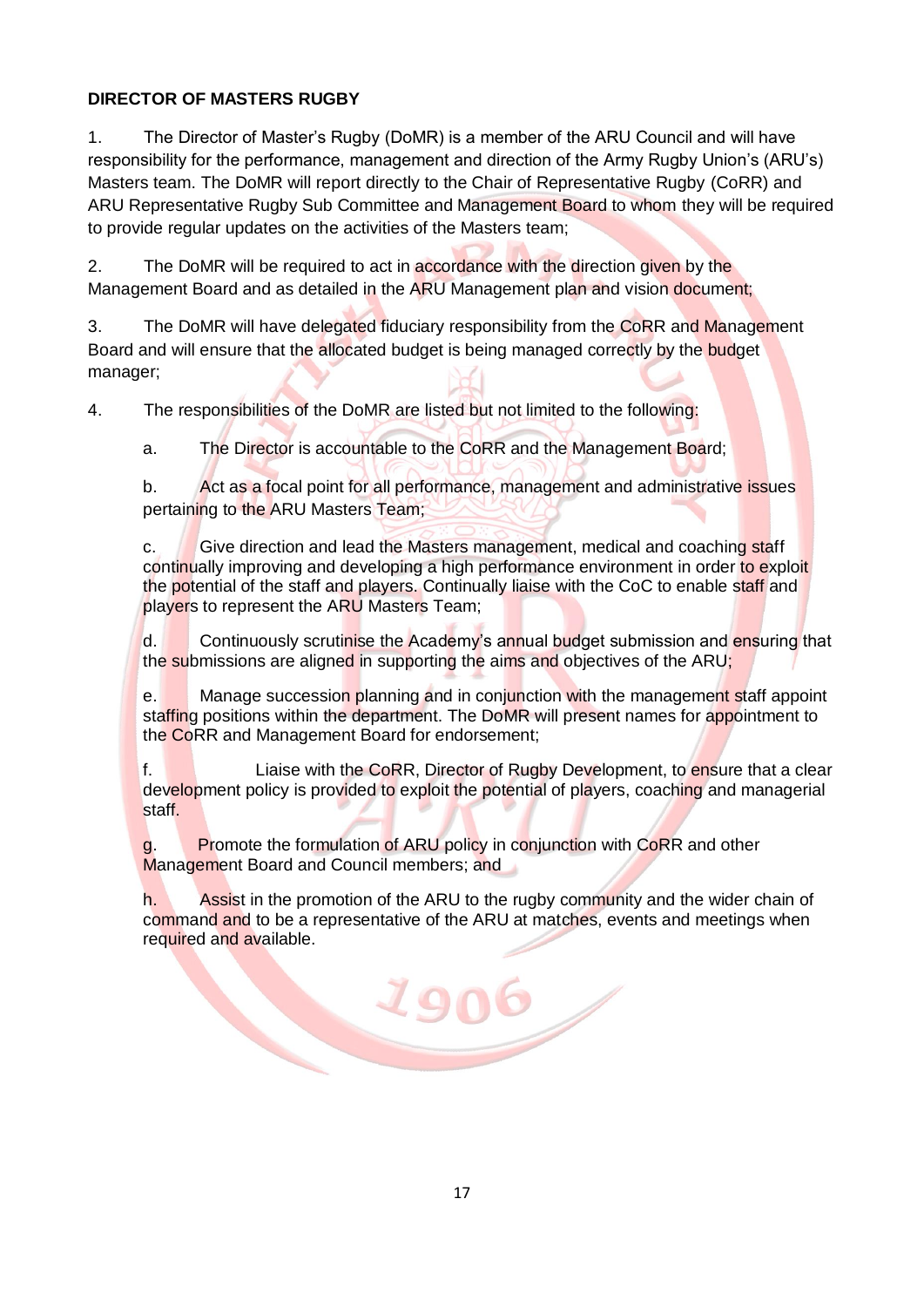## **DIRECTOR OF 7s RUGBY**

1. The Director of 7s Rugby (Do7R) is a member of the ARU Council and will have responsibility for the performance, management and direction of the Army Rugby Union's (ARU's) Women's and Men's 7s teams. The Do7R will report directly to the Chair of Representative Rugby (CoRR) and ARU Representative Rugby Sub Committee and Management Board to whom he or she will be required to provide regular updates on the activities of the Masters Team;

2. The Do7R will be required to act in accordance with the direction given by the Management Board and as detailed in the ARU Management plan and vision document.

3. The Do7R will have delegated fiduciary responsibility from the CoRR and Management Board and will ensure that the allocated budget is being managed correctly by the budget manager;

4. The responsibilities of the Do7R are listed but not limited to the following:

a. The Director is accountable to the CoRR and the Management Board;

b. Act as a focal point for all performance, management and administrative issues pertaining to the ARU 7s teams;

c. Give direction and lead the 7s teams management, medical and coaching staff continually improving and developing a high performance environment in order to exploit the potential of the staff and players. Continually liaise with the CoC to enable staff and players to represent the ARU 7s teams;

d. Continuously scrutinise the Academy's annual budget submission and ensuring that the submissions are aligned in supporting the aims and objectives of the ARU;

e. Manage succession planning and in conjunction with the management staff appoint staffing positions within the department. The Do7R will present names for appointment to the Chair of Representative Rugby and Management Board for endorsement; and

f. Assist in the promotion of the ARU to the rugby community and the wider chain of command and to be a representative of the ARU at matches, events and meetings when required and available.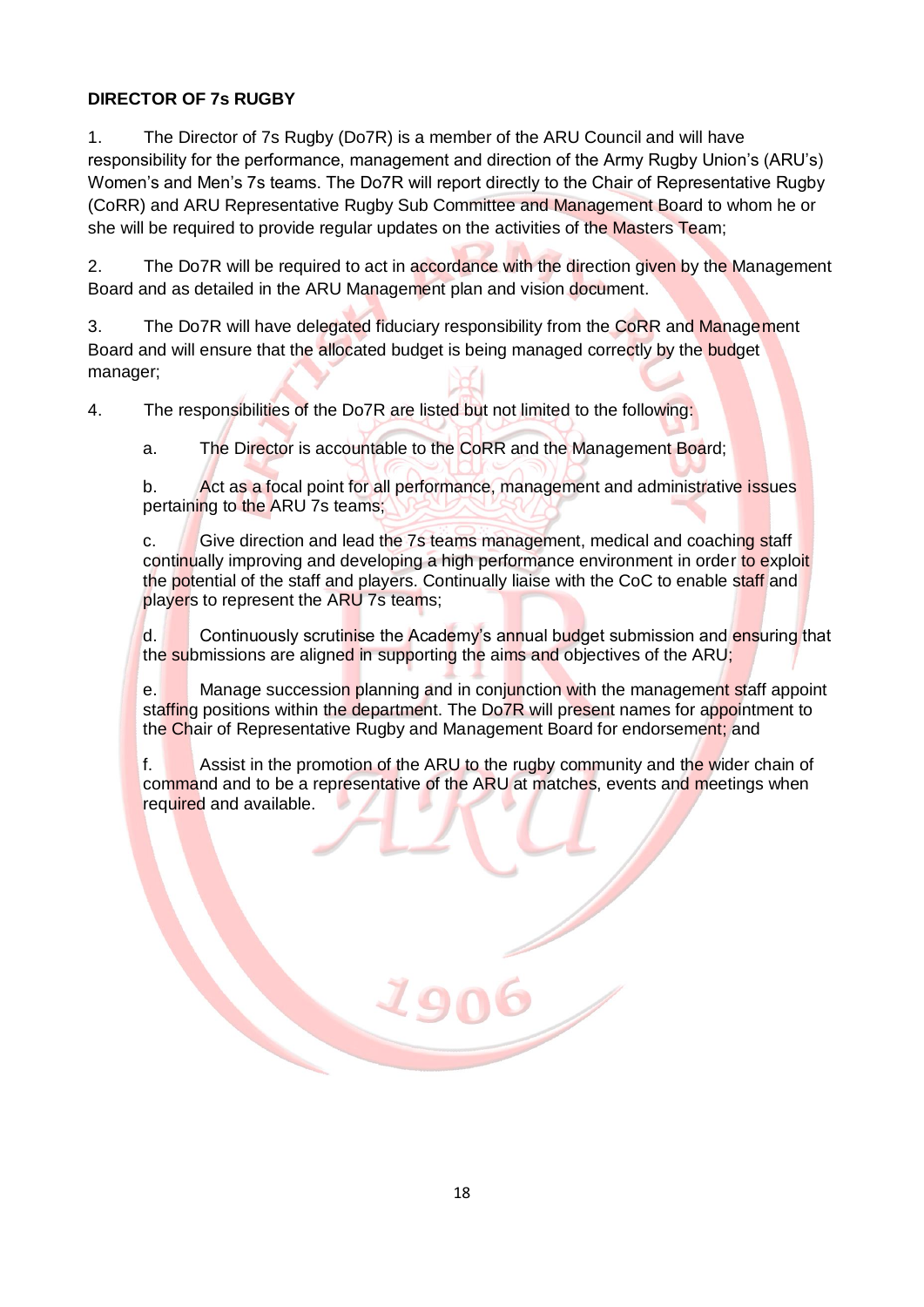## **DIRECTOR OF COMMUNITY RUGBY**

1. The Director of Community Rugby (DoCR) is a voting member of the ARU Management Board. They are responsible for the development and growth of the game within the British Army, using the structured season to deliver Army-wide competitions for units & Corps. The post holder will, with their sub-committee (ARU Community Game Board (CGB)), develop a clear path to elite rugby for each capable individual. Furthermore, they are responsible for the planning and conduct of the following competitions:

- a. Premiership Competition;
- b. Championship Competitions;
- c. Corps Competition;
- d. Women's Competitions; and
- e. ARU Sevens Competition.

2. The Director will develop links with the RFU and other Service Unions to utilise and implement key relevant initiatives and pan services best practice;

3. The Director will manage the day to day budgets of the Community section, keeping the Management Board informed of any possible overspends or transfer of funds to unplanned expenditure;

4. The Director, with the assistance of the COO, DoMR and DoWR will plan and produce the structured season(SS) in consultation with the Chairs and Managers within the ARU and present it for agreement to the Management Board for endorsement annually in June prior to the SS commencing in the September; and

5. The Director is to form the POC for the Army Rugby Union Referee's Society(ARURS) and include the Director of Rugby Development on their sub-committee ensuring both are included in the development of new initiatives and the structured season.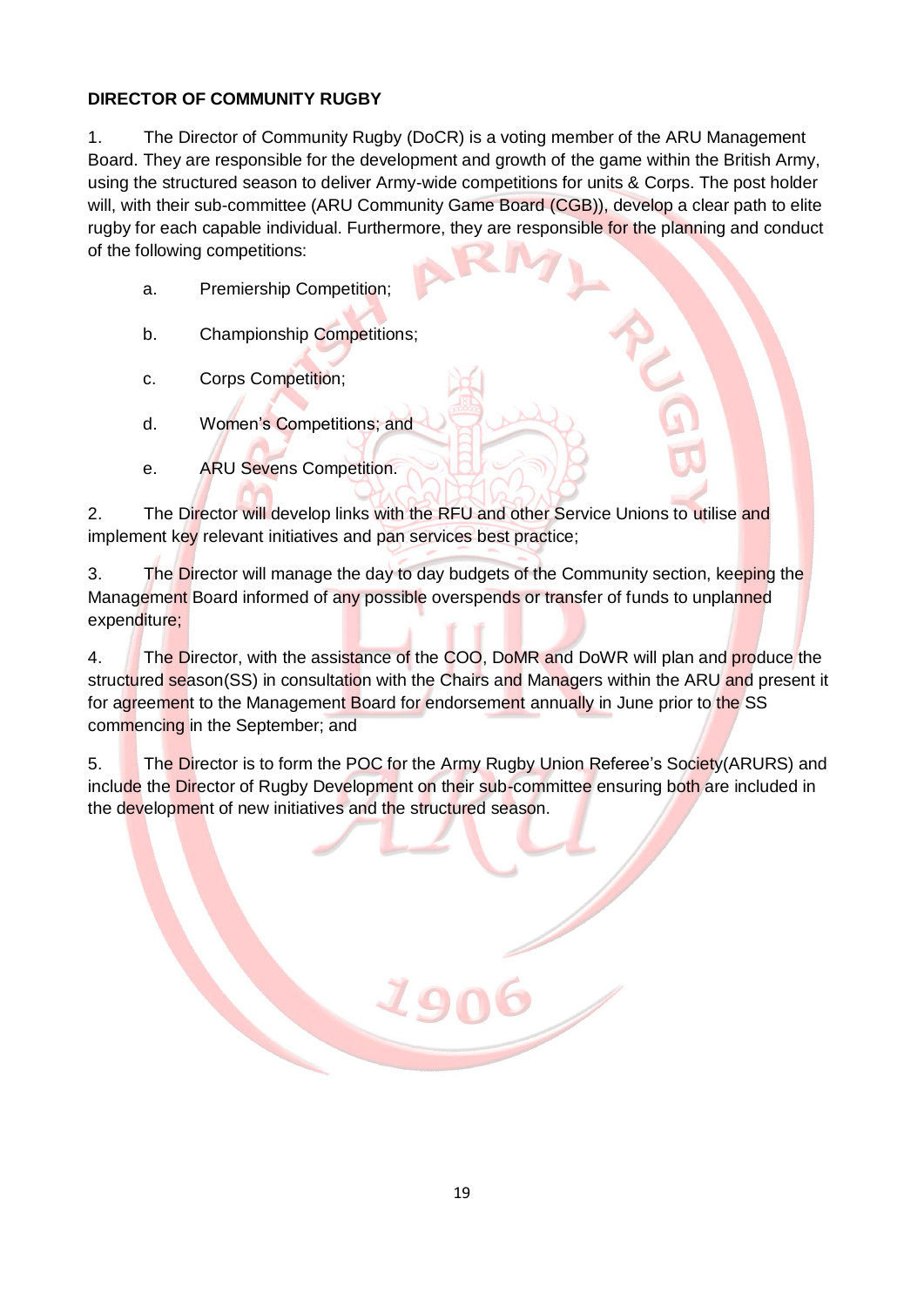# **CHAIR OF CORPS RUGBY**

1. The Chair of Corps Rugby is a voting member of the ARU Council representing Men and Women's Corps Rugby;

2. The Chair of Corps Rugby is a member of the ARU Community Game Board (CGB);

3. The Chair of Corps Rugby is responsible for the delivery of ARU Corps Rugby. This includes the Corps Rugby Festival, the ARU Corps Championship which culminates with the ARU Corps Finals Day;

4. The Chair of Corps Rugby is to manage the budget of women's and men's Corps rugby. They are to conduct financial screening, once the structured season has been produced, and are to update the Director of Community rugby if there are any possible overspends throughout the season;

5. The Chair of Corps Rugby is to work alongside the Chair of Women's Corps rugby to ensure that both competitions work harmoniously; and

6. The Chair of Corps Rugby is to provide guidance to Corps Chairs and Secretaries on ARU direction and governance.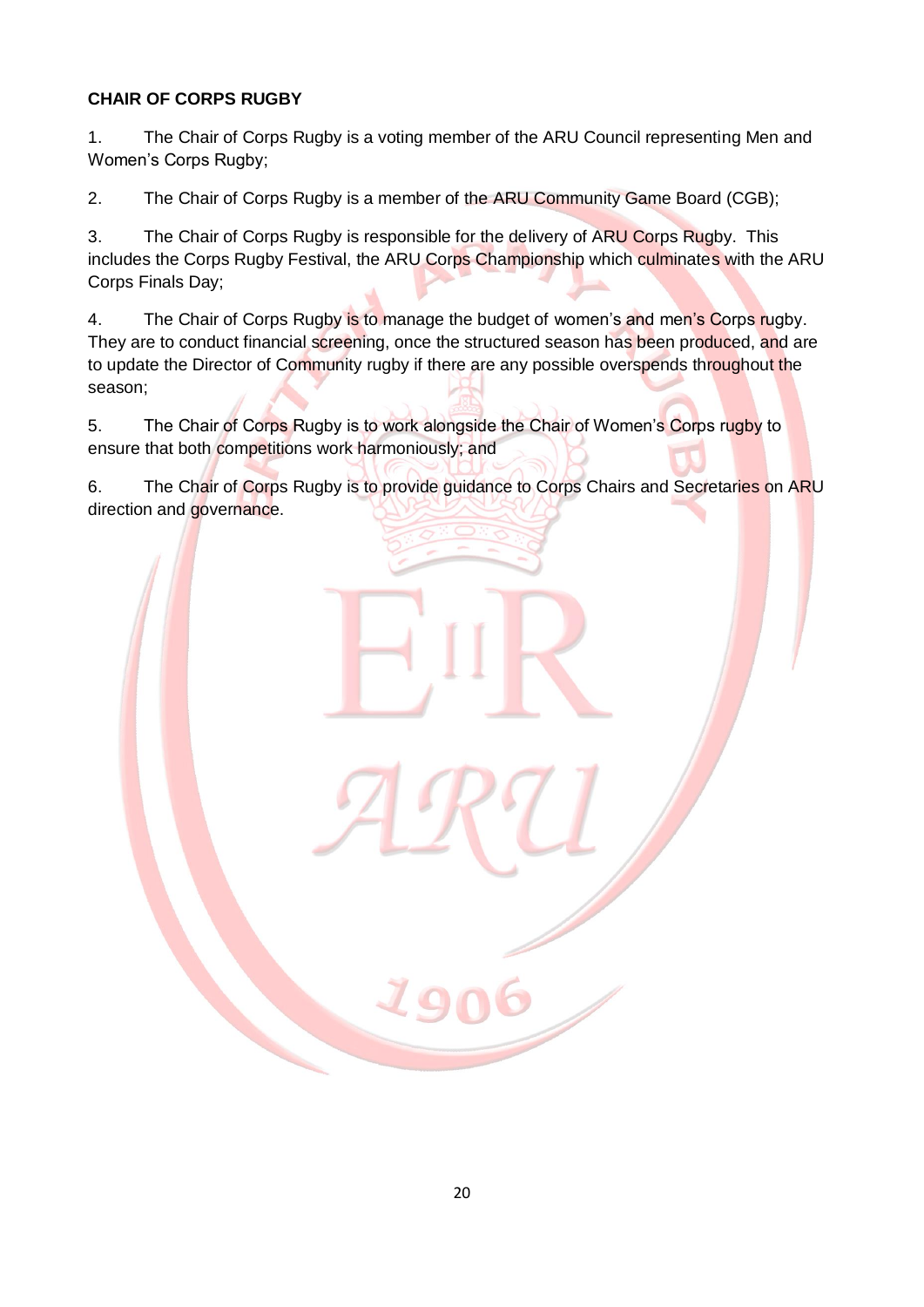# **CHAIR OF WOMEN'S CORPS RUGBY**

1. The Chair of Women's Corps Rugby is a member of the ARU Community Game Board (CGB) and reports to the Chair of Corps Rugby;

2. The Chair of Women's Corps Rugby is responsible for the delivery of ARU Women's Corps Rugby. This includes the Corps Rugby Championship and associated development events;

3. The Chair of Women's Corps Rugby is to work alongside the Chair of Corps rugby to ensure that both competitions work harmoniously; and

4. The Chair of Women's Corps Rugby is to provide guidance to Corps Chairs and Secretaries on ARU direction and governance.

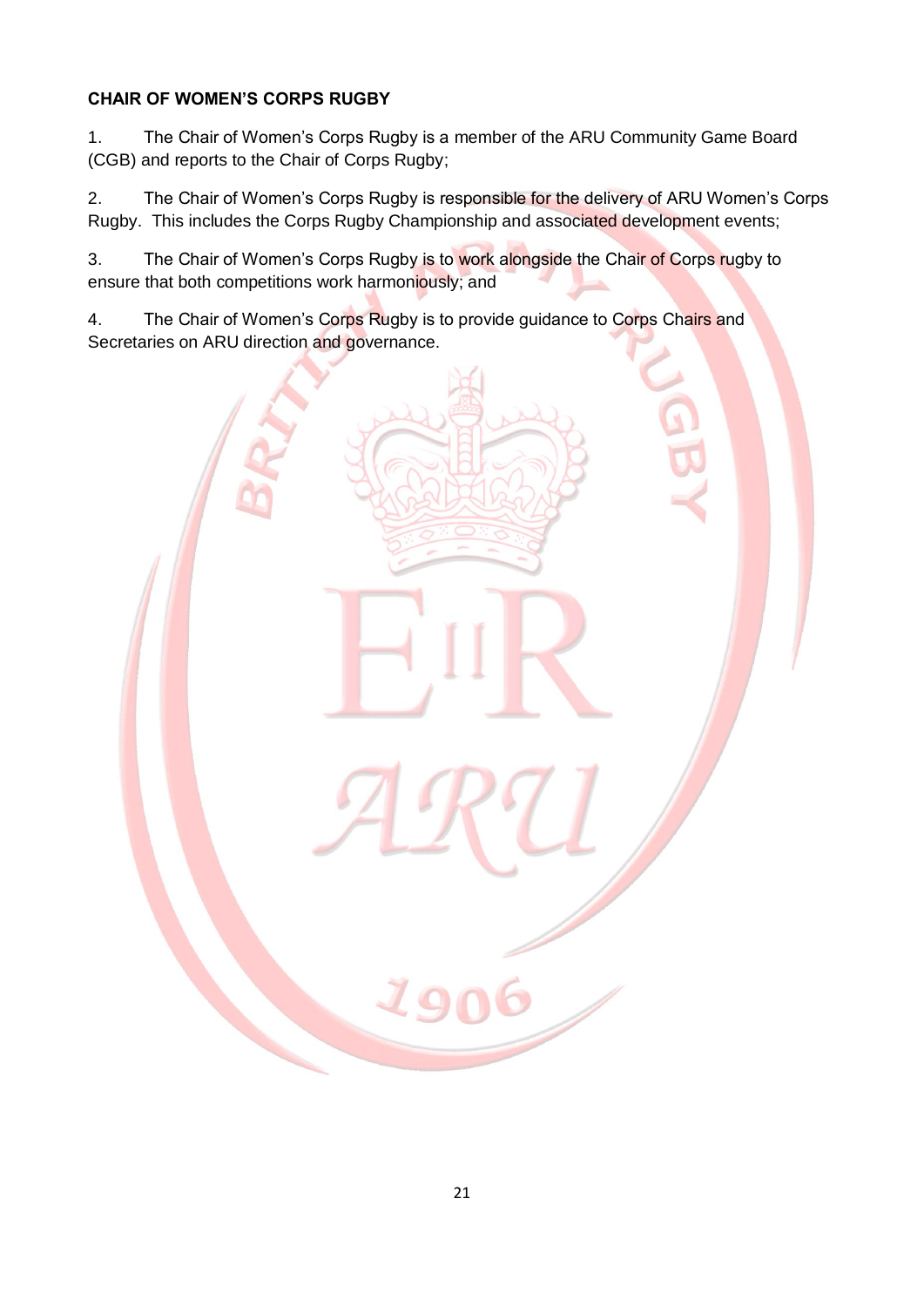## **CHAIR OF UNIT RUGBY**

1. The Chair of Unit Rugby is a voting member of the ARU Council;

2. The Chair of Unit Rugby is a member of the ARU Community Game Board (CGB) and reports to the Director of Community Rugby (DoCR);

3. The Chair of Unit Rugby is responsible for the delivery of ARU Unit Rugby. This includes Premiership and Championship league rugby, Army Cup and subsidiary KO cup competitions which culminates with the ARU Community Finals Day;

4. The Chair of Unit Rugby is to manage the budget of Unit rugby and is to submit an annual financial request to the Director of Community Rugby;

5. The Chair of Unit Rugby is to provide guidance to Unit Rugby Officers (URO) on ARU direction and governance;

6. The Chair of Unit Rugby is to ensure that all Units playing competitive rugby are affiliated to the ARU;

7. The Chair of Unit Rugby manages the ARU Unit Bundle Gift of Kit (GoK) deals on behalf of the Director of Community Rugby and in conjunction with the ARU Administration Officer; and

8. The Chair of Unit Rugby manages a small team of volunteers, such as League Secretaries and Fixture Exchange Secretary, to ensure Unit rugby is delivered efficiently.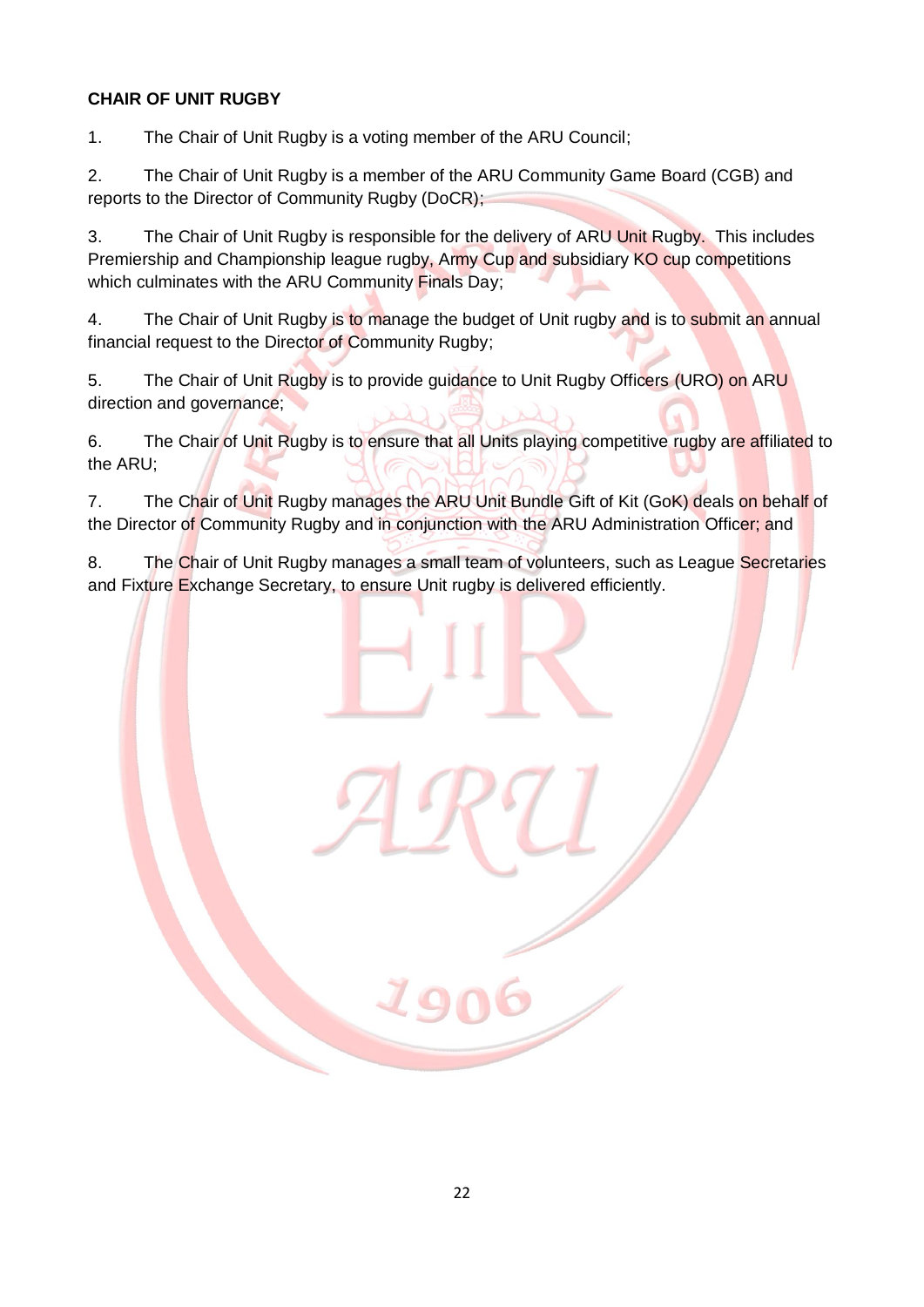### **CHAIR OF COMMUNITY 7s**

1. The Chair of Community 7s is a voting member of the ARU Council;

2. The Chair of Community 7s is a member of the ARU Community Game Board (CGB);

3. The Chair of Community 7s is responsible for the delivery of ARU Community 7s rugby. This includes Inter Unit 7s, Corps 7s and subsidiary KO cup competitions which culminates in the Army 7s Finals;

4. The Chair of Community 7s is the Army POC for the Inter-Services Unit 7s competition. They are to ensure that the Army is represented by a suitable 7s team to compete in the Inter-Services Unit 7s competition and are responsible for the planning and delivery of the competition when the Army are scheduled to host;

5. The Chair of Community 7s is to assist the ARU with the planning and delivery of the Aldershot Army 7s hosting a round of the GB Super 7s Series;

6. The Chair of Community 7s is to manage the budget for Community 7s rugby. They are to conduct financial screening, once the structured season has been produced, and are to update the Director of Community rugby if there are any possible overspends throughout the season; and

7. The Chair of Community 7s is to provide guidance to Unit Rugby Officers (URO) on ARU direction and governance with particular focus on the 7s game.

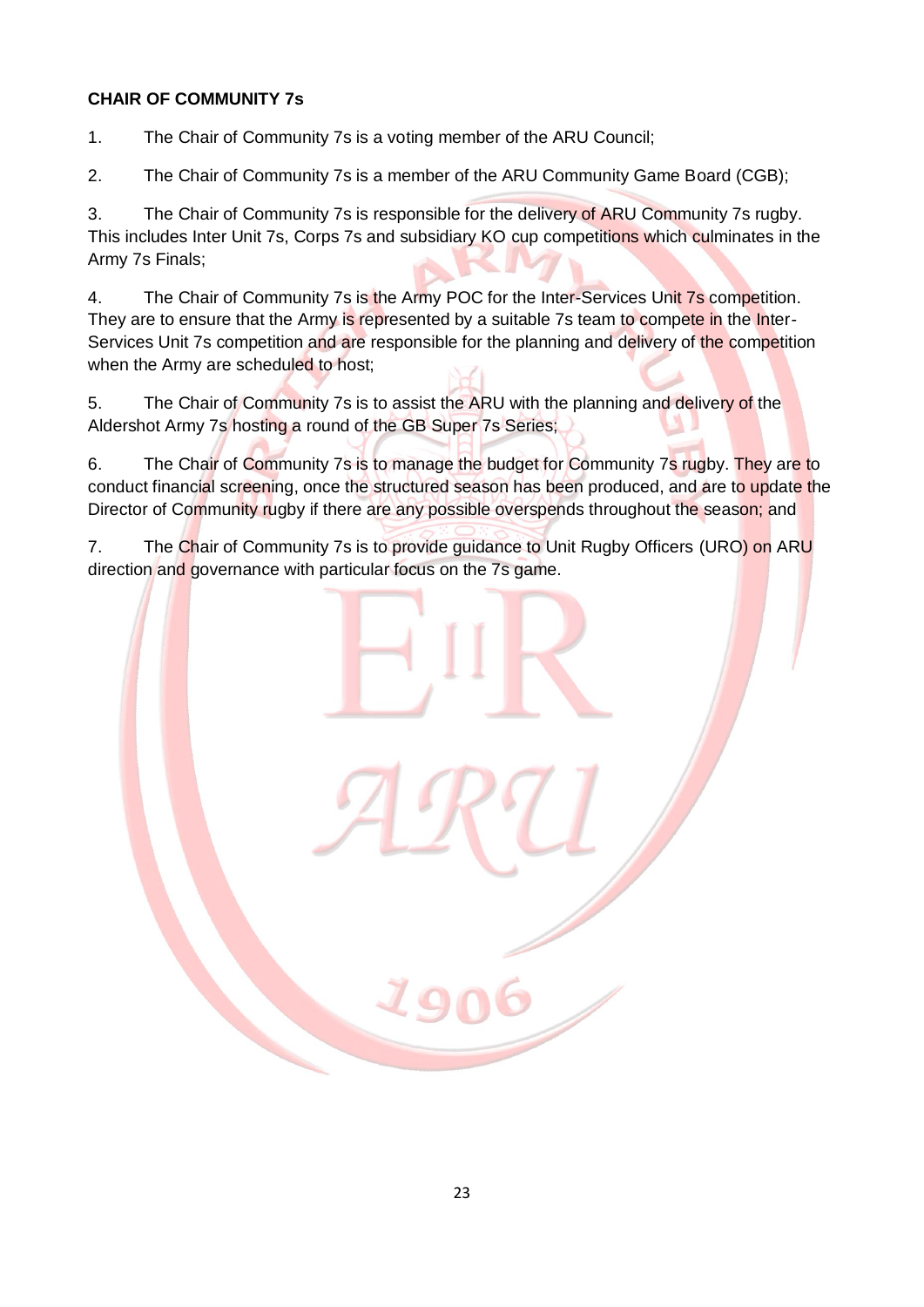## **DIRECTOR OF RUGBY DEVELOPMENT**

1. The Director of Rugby Development (DoRD) is a member of the ARU Management Board and has overall responsibility for ensuring a succession pathway is in place providing the availability of sufficient level 2 coaching personnel for ARU clubs.

2. The DoRD's primary role is to ensure there are sufficient level 2 and 3 coaches to meet the needs or the ARU representative teams and the Army Units affiliated to the ARU. The responsibilities of the DoRD are listed but not limited to the following:

a. Identify talent for appointment within the ARU representative team level. Ensuring that Army personnel are trained and developed appropriately to be able to fulfil the coaching and support roles required of them at all levels;

b. Ensure there is a succession pathway of qualified Coach Educators and Trainers to meet the ARU's commitments;

c. Ensure sufficient Level 2 courses are scheduled and financed for Army personnel to meet the needs of the ARU affiliated clubs. To include overseas courses (Cyprus, and Brunei);

d. Provide guidance on the selection of personnel for ARU financial assistance for Continuing Professional Development(CPD) e.g. Support to attend Level 3;

e. Maintenance of the ARU coaches database by ensuring a current database of qualified coaches is maintained on the RFU Game Management System;

f. Mentor and advise the Rugby Development Officer on their responsibilities;

g. Produce an annual coach and associated course yearly plan;

h. Provide the link between the ARU and RFU on community coaching and coaching course delivery matters;

i. Submit an annual budget ensuring appropriate managerial checks are adhered to;

j. Must hold at least a level 2 coaching qualification and be working towards level 3; and

k. Assist in the formulation and publication of ARU policy as directed by the Chair. This should include the governance and management of the Coaching Pathway within Army Rugby.

1906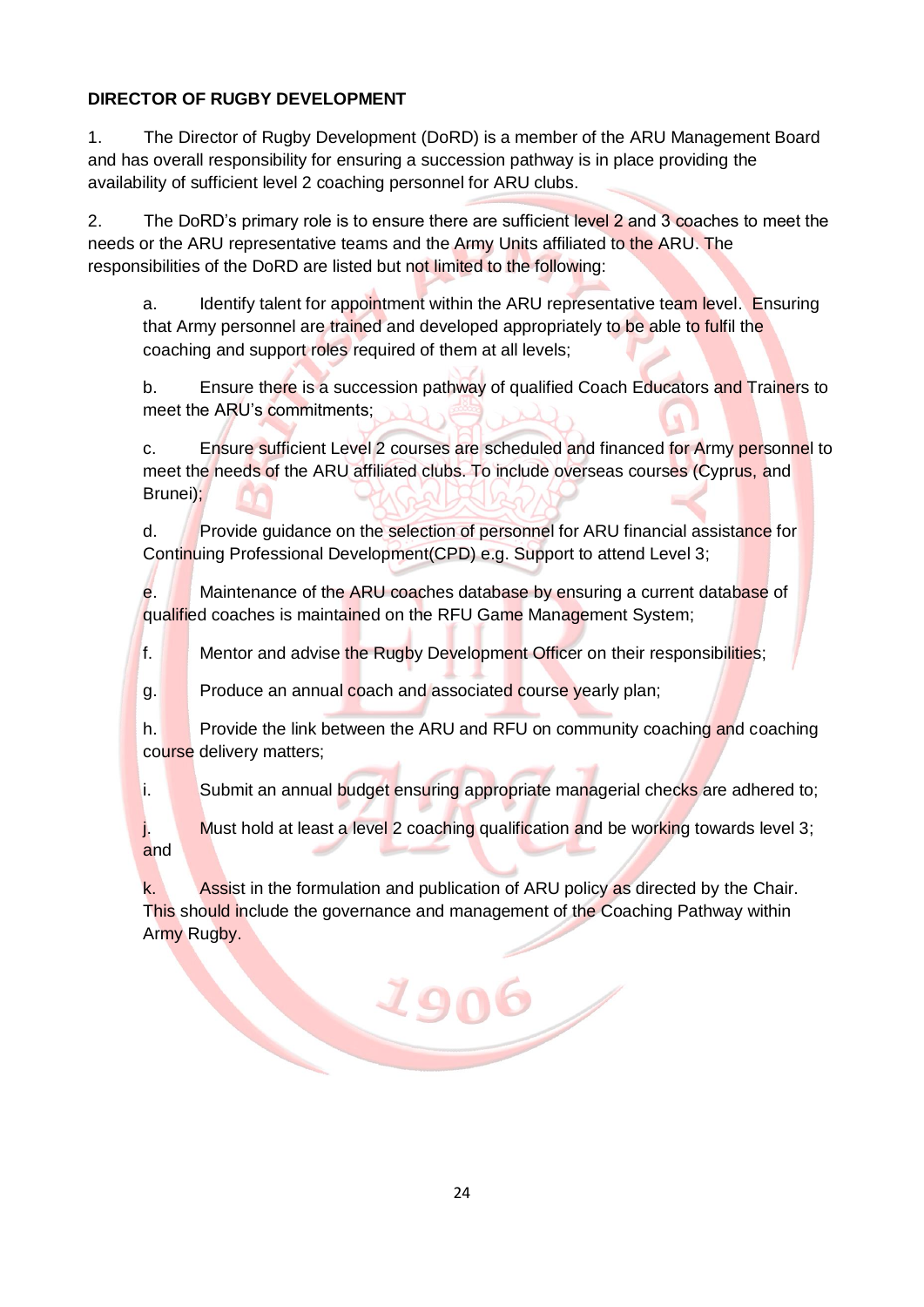## **CHAIR OF THE ARMY RUGBY UNION REFEREES' SOCIETY (ARURS)**

1. The Chair of the Army Rugby Union Referees' Society (ARURS) is member of the ARU Council and responsible for all rugby refereeing activities within the Army;

2. The ARURS Chair must be a qualified and active rugby referee;

3. The primary role of the ARURS Chair is to ensure there is a succinct succession plan in place for suitably qualified officials to meet the needs of the ARU. The responsibilities of the ARURS Chair are listed but not limited to the following:

a. Appoint suitably experienced personnel to the ARURS Executive Committee (EXCO), providing each with appropriate Terms of Reference;

b. Ensure EXCO succession planning is conducted efficiently, providing oversight of the development of future EXCO members;

c. Ensure that the Army, as part of the United Kingdom Armed Forces (UKAF) Rugby Referees Federation, appoints suitable officials to Services matches in terms of qualifications, experience and number;

d. Provide the pathway and opportunity for all match officials to develop to their full potential in accordance with RFU and other Home Nations' guidance. This includes the provision of courses, coaching and advising (both in UK and overseas);

e. Select and actively promote those match officials with potential to reach the RFU National Panel, or equivalent Home Nation National Panels;

f. Ensure the development of officiating to a uniformly high standard that is consistently applied to every match;

g. Facilitate arbitration over any justifiable grievances;

h. Ensure a database of officials is maintained on the RFU Game Management System;

i. Engage closely with the ARU's Rugby Development Officer on refereeing matters, ensuring that appropriate training and development opportunities are afforded to ARURS;

j. Maintain the link with the RFU and other Home Nations on refereeing matters.

k. Maintain close liaison between ARURS and Army representative teams;

l. Submit an annual budget to the ARU and ensure appropriate managerial checks are adhered to;

m. Be a voting member of the UKAF Executive Committee; (Chair ARURS can doublehatted as Chair UKAF RRF, although in that capacity they would not have a vote other than for ARURS); and

n. Exploit all forms of media, particularly social media, to promote ARURS within the ARU and wider Rugby and Service community.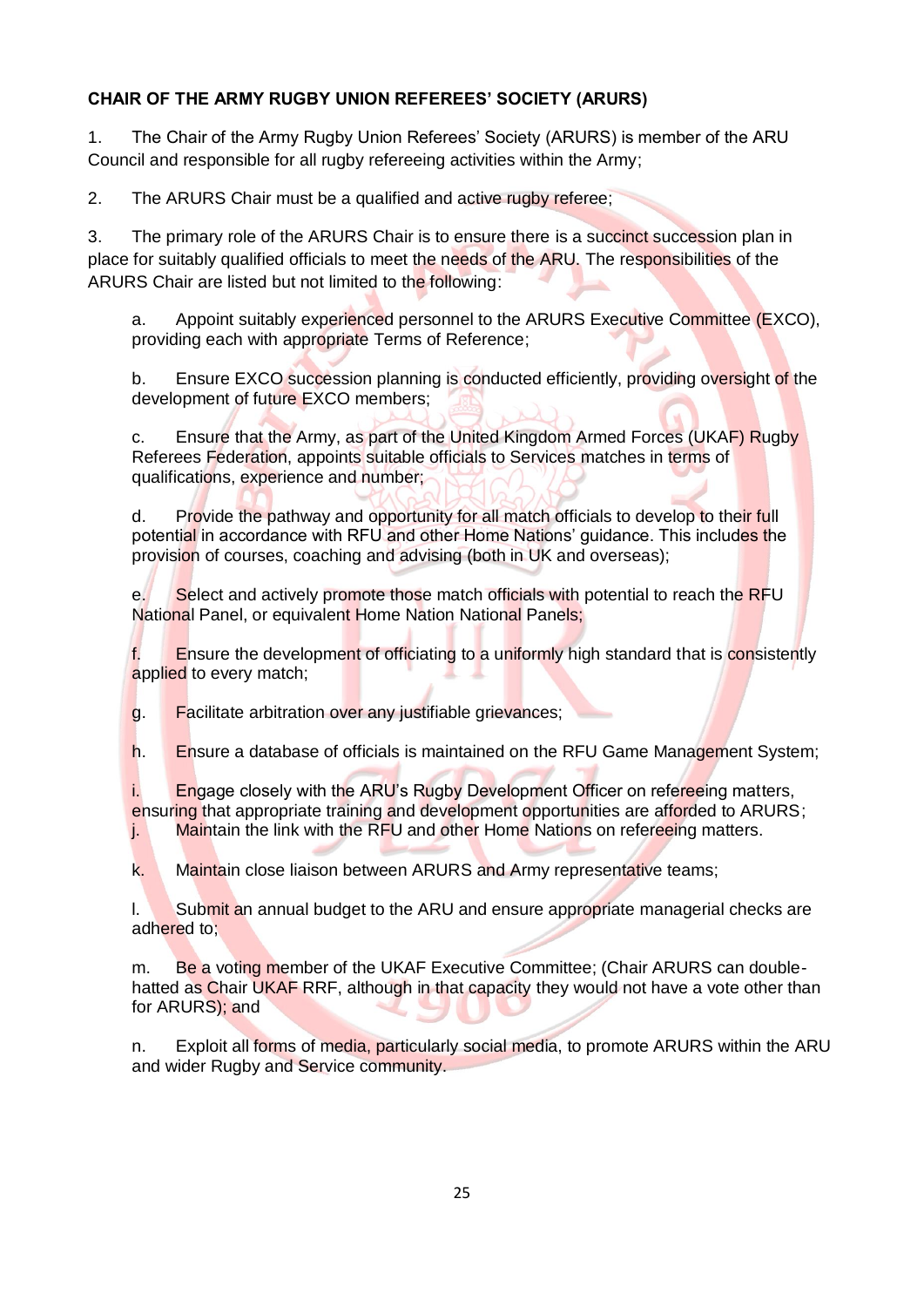### **SENIOR MEDICAL ADVISOR**

1. The Senior Medical Advisor (SMA) is a member of the ARU Council and will be a Service Health Professional with a postgraduate background in Sports and Exercise Medicine and be responsible for advice on all medical matters and provision of appropriate medical support to representative teams. The SMA will have delegated power from the Management Board to enable the selection and training of those personnel providing the medical support and will be responsible for ensuring a succession plan is in place to maintain the appropriate level of experience. The SMA will consult with the Chair of Representative Rugby (CoRR) and other members of the Council as required,

2. The SMA will be a member of the ARU Council; and

3. The SMA will be responsible for advising an all aspects medical provision in general and the following specifically:

a. Appointing medical support to ARU representative teams and ensuring the competencies of those selected;

b. Appointing medical support to ARU competitions (as requested);

c. Reviewing and applying medical policy from the constituent body (RFU) or from the ASCB or Army Headquarters;

d. Advising on medical equipment purchase and requirement (in line with the ASCB, Army HQ and RFU);

e. Advising / reporting on any issues relating to catastrophic injury or clinical governance;

f. Identify any training requirement for medical provision at all levels of representative or community rugby;

g. Attend such seminars and briefing sessions as may be arranged or organised by the ASCB, ARU or RFU from time to time; and

h. Advise on succession planning for medical provision.

19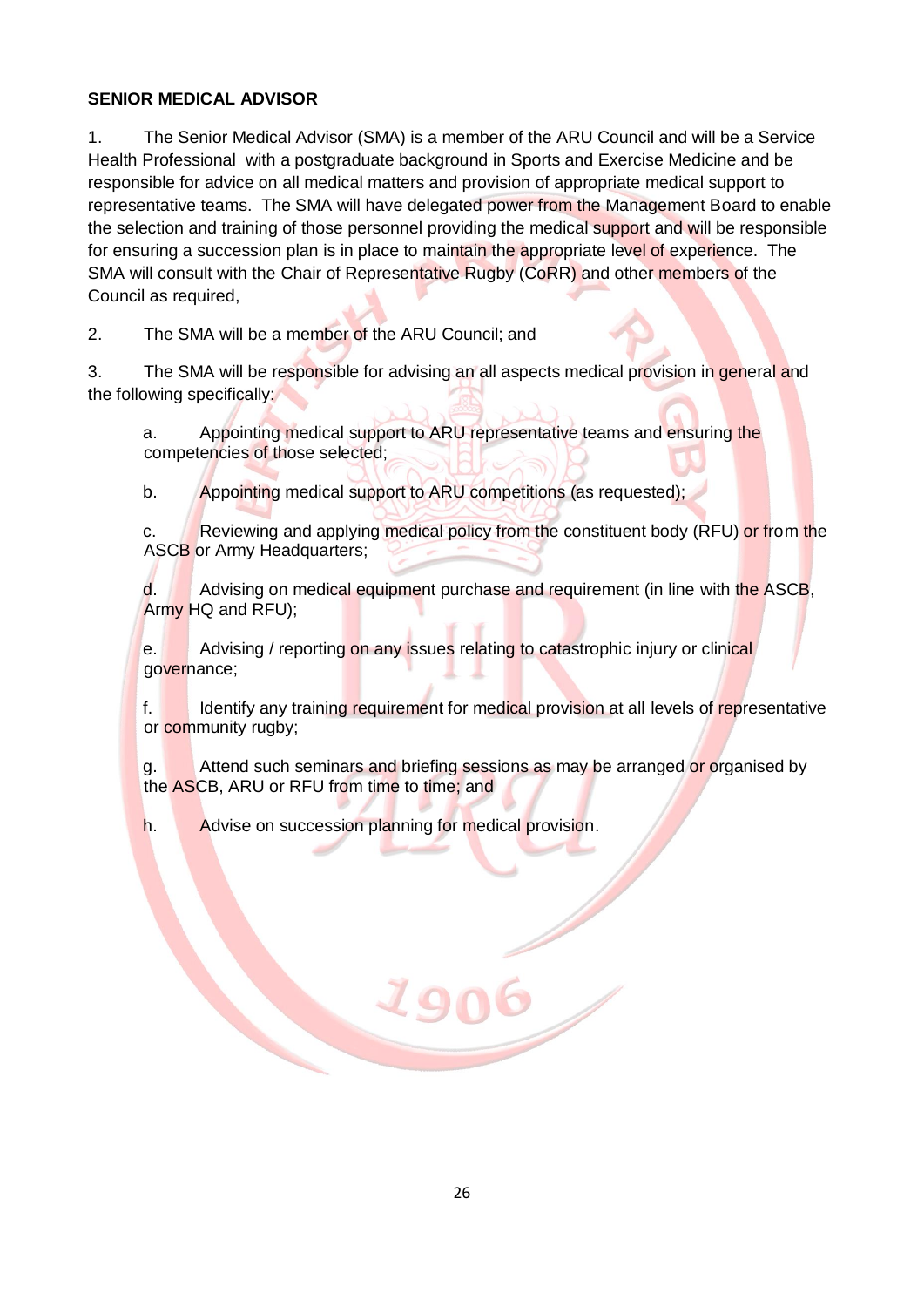## **CHAIR OF DISCIPLINE**

1. The Chair of Discipline is a voting member of the ARU Council;

2. The Rugby Football Union(RFU) has delegated powers to the ARU, as one of its Constituent Bodies(CB) the power to hold enquiries and award punishment, or take other such action as is seen fit (subject to a right of appeal to the RFU) with respect to disciplinary incidents relating to ARU clubs and members. This authority is exercised by the ARU Disciplinary Committee under the Chair of Discipline who shall act as the ARU Disciplinary Officer. The Secretary ARU will be the Disciplinary Secretary for the ARU. They are responsible for giving advice to ARU clubs on discipline policy and casework. The Chair of Discipline shall appoint a Panel to deal with each disciplinary case in line with Regulation 19 of the RFU Handbook 2020-21. All Panel Members shall be RFU accredited Discipline Panel members;

3. Each member (Club or individual) of the ARU is bound by the Rules and Regulations of the RFU, the Laws of the Game and IRB Regulations relating to the game. Any breach thereof shall be a breach of the Rules of the CB and shall be dealt with under the powers contained in its rules or in accordance with powers which have been delegated to it by the RFU. The ARU Disciplinary Committee will act in accordance with the instructions as laid down in the RFU Handbook 2020-21;

4. The Chair of Discipline is authorised to:

a. Exercise the powers delegated to them in the Disciplinary Regulations;

b. Investigate or direct others to investigate, alleged breaches of RFU Rule 5.12 (bringing the Game into Disrepute);

c. Brief the RFU and military chain of command (Tri-Service if necessary) on all disciplinary and governance matters and trends;

d. Sign letters on behalf of the ARU on disciplinary matters;

e. Continue engagement with the RFU Discipline Office; and

f. Plan and conduct training of Panel Members and awareness training for ARU Clubs.

5. The procedures for a disciplinary hearing are detailed in the RFU Handbook 2020-21. They are promulgated to member clubs prior to the commencement of each season; and

6. The Chair of Discipline will also deal with anti-doping policy and cases and all breaches of RFU ticketing regulations.

1906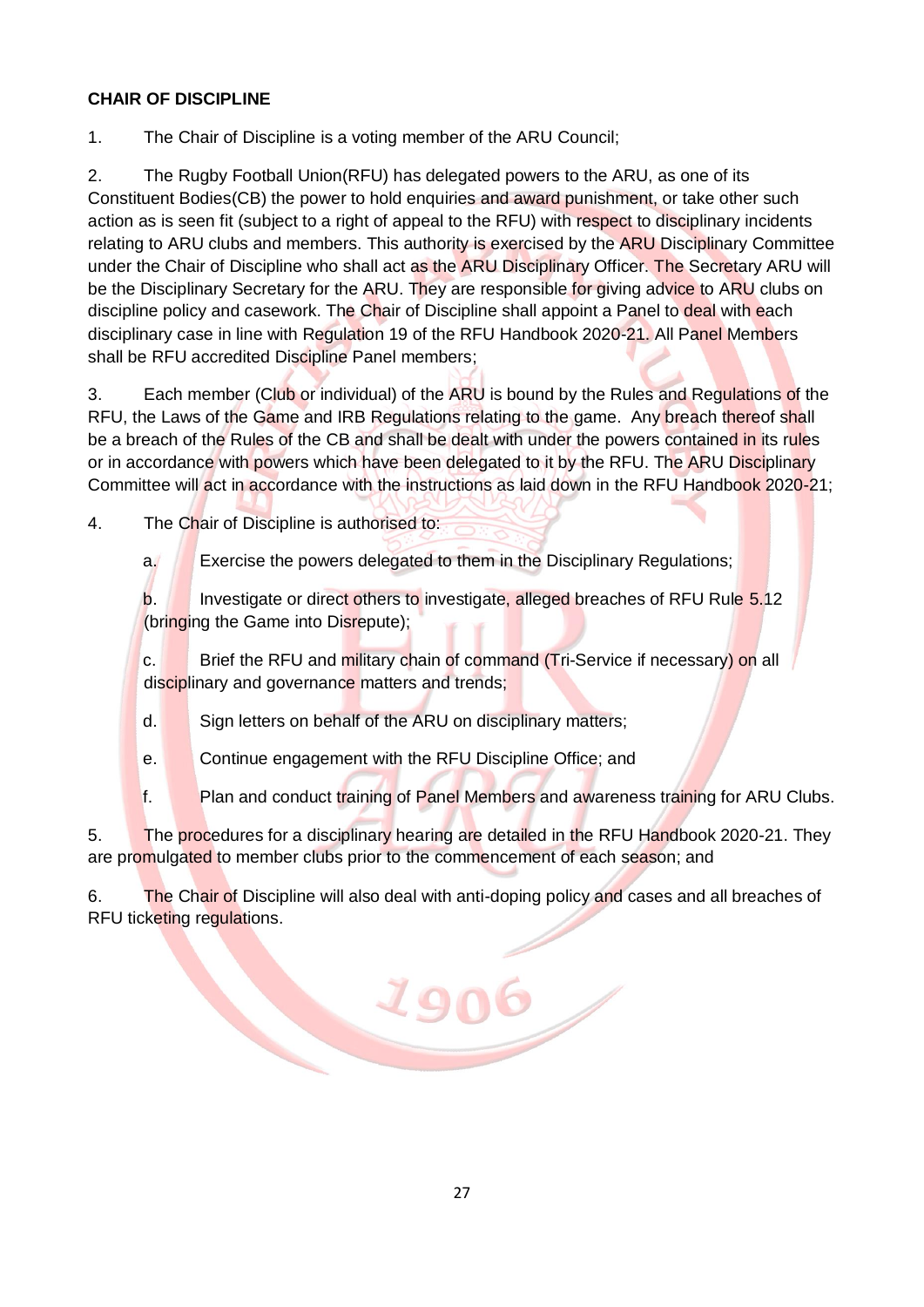### **NON-EXECUTIVE DIRECTORS**

1. Non-Executive Directors (NEDs) are voting members of the Management Board. They are appointed for their knowledge, skills and experience and provide an independent judgement on issues of strategy, performance, resources and governance. They are required to:

a. Constructively challenge and contribute to the development of strategy and performance;

b. Satisfy themselves that financial information is accurate and that financial controls and systems of risk management are robust; and

c. Contribute to the maintenance of sound governance and ensure that the goals and objectives of the Charity are met.

2. NEDs may serve on and contribute to working committees for ad-hoc projects where their skills, experience and knowledge may be of benefit. The normal tenure is for a 3 year period;

3. In order to fulfil the duties of a NED, they should have rights of access to operational and financial information which should be provided on a routine and timely basis. However, all requests for access and information will be conducted in strict accordance with GDPR and will be made through the relevant management Board Director and the Chair will be routinely informed;

4. It will be important for all members of the Management Board and operational team to have a clear understanding of the role of NEDs; and

5. NEDs do not receive payment with the exception of reimbursement of reasonable expenses incurred in carrying out their role.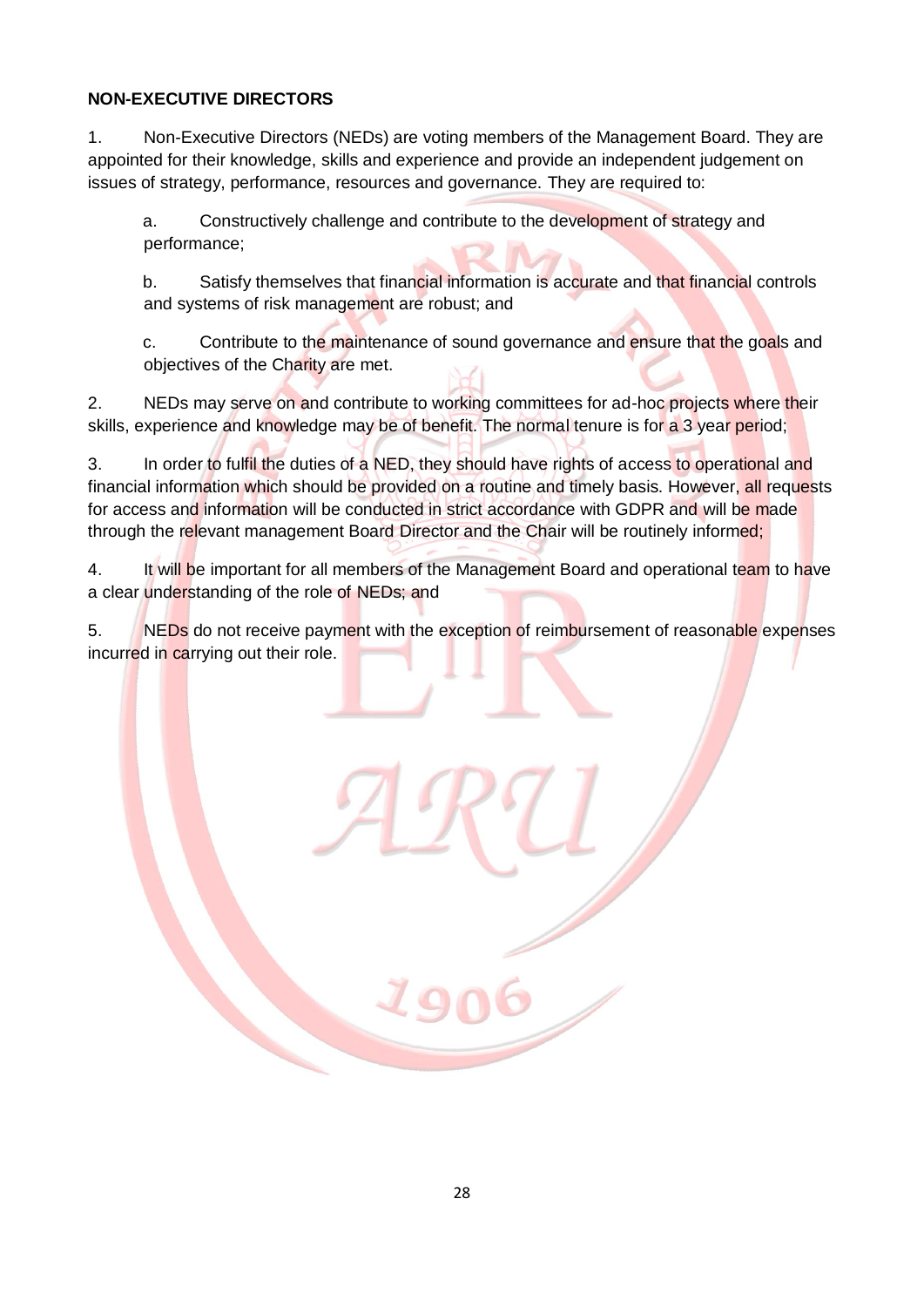### **DIRECTOR OF COMMUNICATIONS**

1. The Director of Communications (DoC) is required to support the communication of all forms of rugby within the ARU. The individual will be responsible for communications in support of the ARU mission statement. This is a voluntary unpaid position that will initially last for three years;

2. The ARU DoC is a member of the ARU Council and reports to the ARU Chair;

- 3. The position requires a strong working knowledge of all forms of media; and
- 4. The key requirements of the DoC are:

a. Prepare the ARU media and communications plan for approval annually by the Man Bd;

b. To communicate within the Army so that the efforts of our players and administrators are appreciated;

c. To promote the ARU to World Rugby, the RFU, supporters, the wider military family, potential sponsors, potential recruits, and veterans as well as developing a wider social standing using recognised social media platforms, print media and all forms of TV;

d. Liaising with BFBS, Single Service and MoD media teams in advance of and to publicise key fixtures;

e. Responsible for producing the ARU content of the Inter Service match programmes as required by the Army v Navy & Army v RAF match committee marketing company;

f. Providing imagery from fixtures to sponsors;

g. To manage and coordinate with support of the Secretariat the existing media channels that the ARU influences or owns; and

h. Lead on the production of all representatives and 'key' match reports for the ARU website using the ARU image library.

190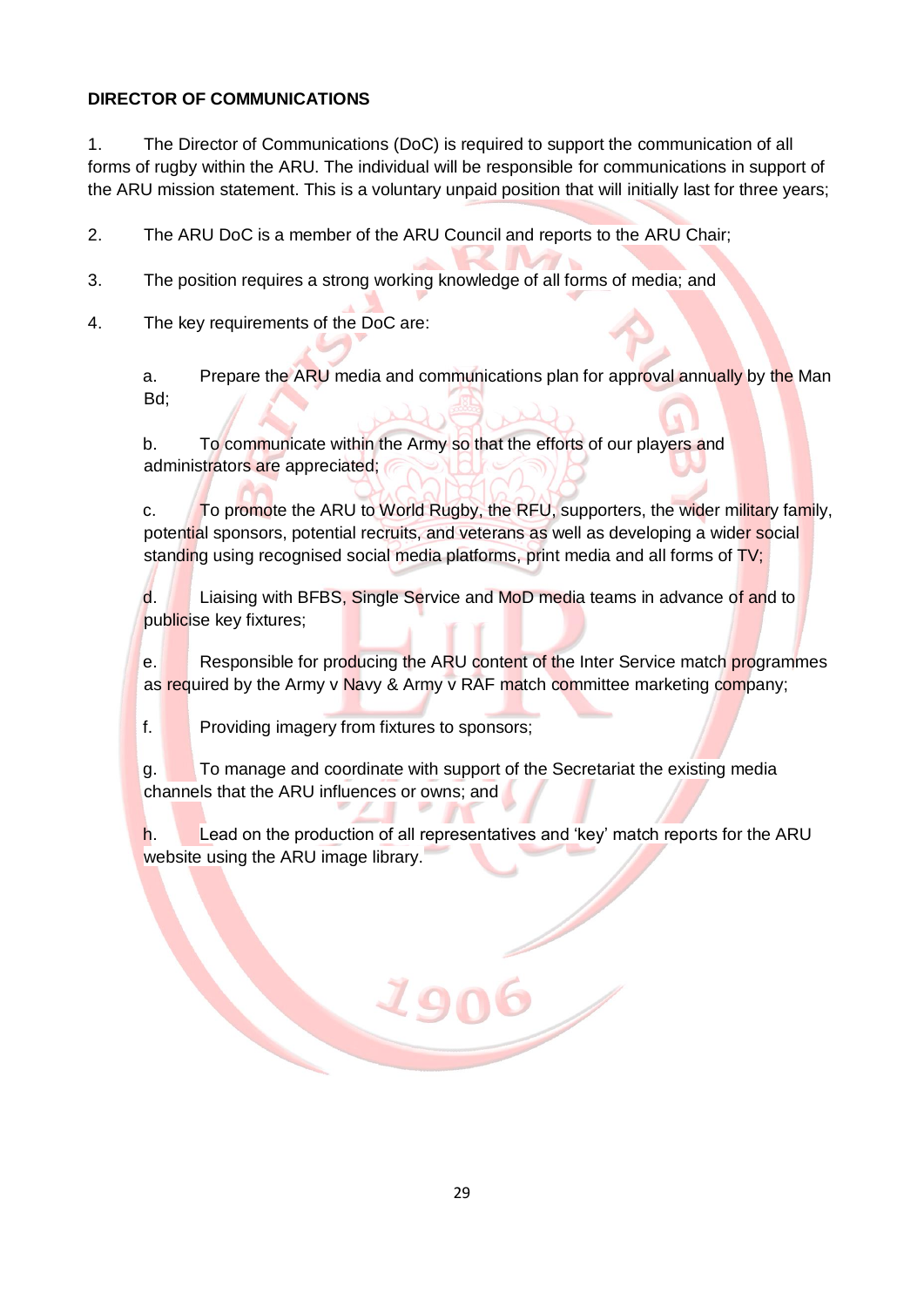# **HONORARY LIFE VICE PRESIDENT**

1. An Army Rugby Union Honorary Life Vice President (HLVP) is an honorary position that the incumbent is expected to represent the Army Rugby Union (ARU) as directed below:

2. Nominations will be put forward initially to the ARU Management Board (Man Bd) for consideration and onward approval at the annual ARU AGM. To keep the number of HLVP's manageable the maximum number at any one time is 25;

3. Individuals considered for nomination should have made a considerable contribution to the ARU. (Over 5 years serving in a recognised position; or held a position of significance i.e. President; Chair). HLVP's should be nominated by a serving member of the ARU management Board or Council;

4. HLVP's will be entitled to wear the Maroon ARU Man Bd tie and ARU Blazer to ARU events;

5. HLVP's become ARUMS members and are invited annually to the ARU sponsored lunch at either Army v Navy or Army v RAF day;

6. HLVP's will not receive recompense for travel expenses.

- 7. HLVP's will be expected to attend:
	- a. One Inter Service fixture annually;

b. Three ARU representative fixtures per season (either home or away);

c. One community finals day. (Currently Premiership, Championship or Corps finals); and

d. The AGM.

8. HLVP's will be expected to volunteer for such 'one off' working groups that may seem necessary at the request of the ARU Man Bd; and

9. HLVP's who do not fulfil the criteria within para 7 for two years will be asked to resign their position from the ARU.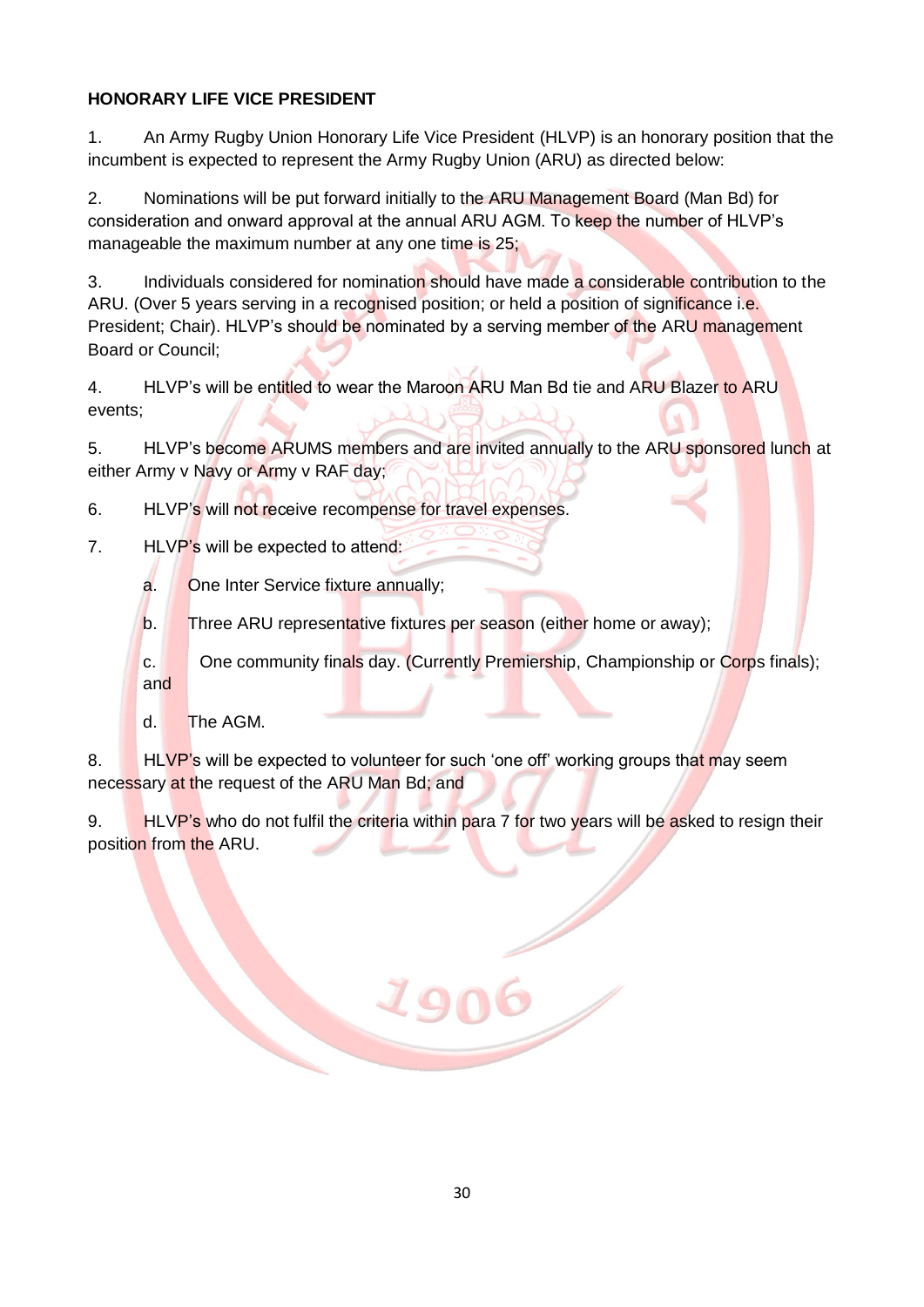## **WOMENS AND MENS HEAD COACHES**

1. Head Coaches (HCs) to the ARU Women's and Men's Senior XV teams will hold a minimum of a level two coaching certificate and be working towards their level three certificate. They will have considerable delegated responsibility from the Representative Rugby Sub-Committee to enable them in conjunction with the Directors of Women's and Men's Rugby to choose their coaching and Management team, develop a style of play and will have the final say on selection. All authority will be subject to scrutiny as appropriate and the HCs will be required to provide regular updates on team issues to the Chair of Representative Rugby (CoRR). They will consult with the Directors of Women's and Men's Rugby on management and administration matters as appropriate; and

2. The HCs will be responsible for all aspects of on field activity for the Women's and Men's XV teams. They will also be responsible for but not limited to the following:

a. Coaching the Women's and Men's Senior XV, developing a high performance environment in order to exploit the potential of the staff and players;

b. Manage all on-field playing matters;

c. In conjunction with Team Managers, produce the annual budget submission for the season by June each year;

d. Produce and control the coaching and conditioning programme throughout the season;

e. Co-ordinate and conduct a fitness and development programme for the ARU Senior Women's and Men's Squads in conjunction with the teams Conditioning Coaches prior to the commencement of and during the playing season;

f. Coaching the ARU Women's and Men's Senior Squads to standards designed to ensure that the team and each member thereof plays to its full potential and is wellorganised and disciplined both on and off the field;

g. Identifying talent and potential for the ARU Women's and Men's Senior Squad throughout the season and in each calendar year during the term through observing rugby matches and liaising with the development coaches and the network of scouts across the UK;

h. Attend such seminars and briefing sessions as may be arranged or organised by ARU from time to time:

Produce a coaching report (for all of the ARU Women's and Men's Senior XV squad members) at designated points throughout the season; and

j. Advise the Directors of Women's and Men's Rugby on succession planning for both the Management and Coaching team.